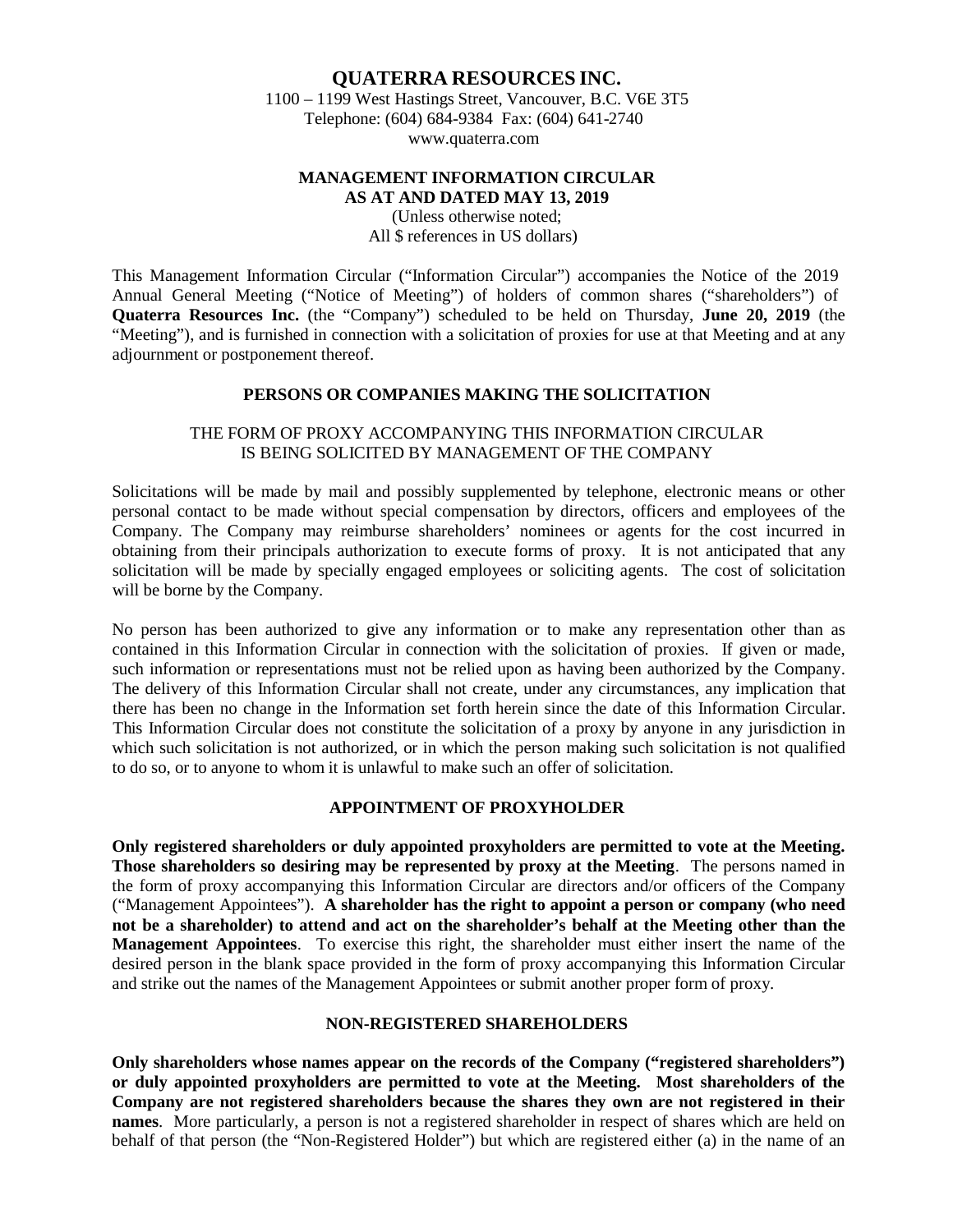intermediary (an "Intermediary") that the Non-Registered Holder deals with in respect of the shares including, among others, banks, trust companies, securities dealers or brokers and trustees or administrators of self-administered RRSP's, RRIF's, RESP's and similar plans; or (b) in the name of a clearing agency such as The Canadian Depository for Securities Limited ("CDS") of which the Intermediary is a participant. In accordance with current securities regulatory policy, the Company has distributed proxy-related materials for the Meeting (collectively, the "Meeting Materials") to the clearing agencies and Intermediaries.

Current securities regulatory policy requires Intermediaries to forward the Meeting Materials to, and to seek voting instructions from, Non-Registered Holders unless a Non-Registered Holder has waived the right to receive them. Intermediaries will often use service companies to forward the Meeting Materials to Non-Registered Holders. Generally, Non-Registered Holders who have not waived the right to receive Meeting Materials will either:

- (a) be given a form of proxy **which has already been signed by the Intermediary** (typically by a facsimile, stamped signature), which is restricted as to the number of shares beneficially owned by the Non-Registered Holder but which is otherwise not completed. Because the Intermediary has already signed the form of proxy, this form of proxy is not required to be signed by the Non-Registered Holder when submitting the proxy. In this case, the Non-Registered Holder who wishes to submit a proxy should otherwise properly complete this form of proxy and **submit it to the Company, c/o Computershare Investor Services Inc., 9th Floor, 100 University Avenue, Toronto, Ontario M5J 2Y1, fax number 416-263-9261;** or
- (b) more typically, be given a voting instruction or proxy authorization form **which is not signed by the Intermediary,** and which, when properly completed and signed by the Non-Registered Holder and **returned to the Intermediary or its service company**, (such as Broadridge Financial Solutions Inc.), will constitute voting instructions (often called a "proxy authorization form") which the Intermediary must follow. Typically, the proxy authorization form will consist of a one page pre-printed form. Sometimes, instead of the one page preprinted form, the proxy authorization form will consist of a regular printed proxy form accompanied by a page of instructions which contains a removable label containing a barcode and other information. In order for this proxy form to validly constitute a proxy authorization form, the Non-Registered Holder must remove the label from the instructions and affix it to the proxy form, properly complete and sign the proxy form and return it to the Intermediary or its service company, or otherwise communicate voting instructions to the Intermediary or its service company (by way of telephone or the Internet, for example) in accordance with the instructions of the Intermediary or its service company. **A Non-Registered Holder cannot use a proxy authorization form to vote shares directly at the Meeting.**

In either case, the purpose of this procedure is to permit Non-Registered Holders to direct the voting of the shares which they beneficially own.

The Meeting Materials are being sent to both registered and non-registered owners of shares. If you are a Non-Registered Holder and the Company or its agent has sent the Meeting Materials directly to you as a non-objecting beneficial owner under National Instrument 54-101 *Communication with Beneficial Owners of Securities of a Reporting Issuer* ("NI 54-101"), your name and address and information about your holdings of securities have been obtained in accordance with applicable securities regulatory requirements from the Intermediary holding shares on your behalf. By choosing to send the Meeting Materials to you directly, the Company (and not the Intermediary holding shares on your behalf) has assumed responsibility for (i) delivering the Meeting Materials to you, and (ii) executing your proper voting instructions. Please return your voting instructions as specified in the request for voting instructions.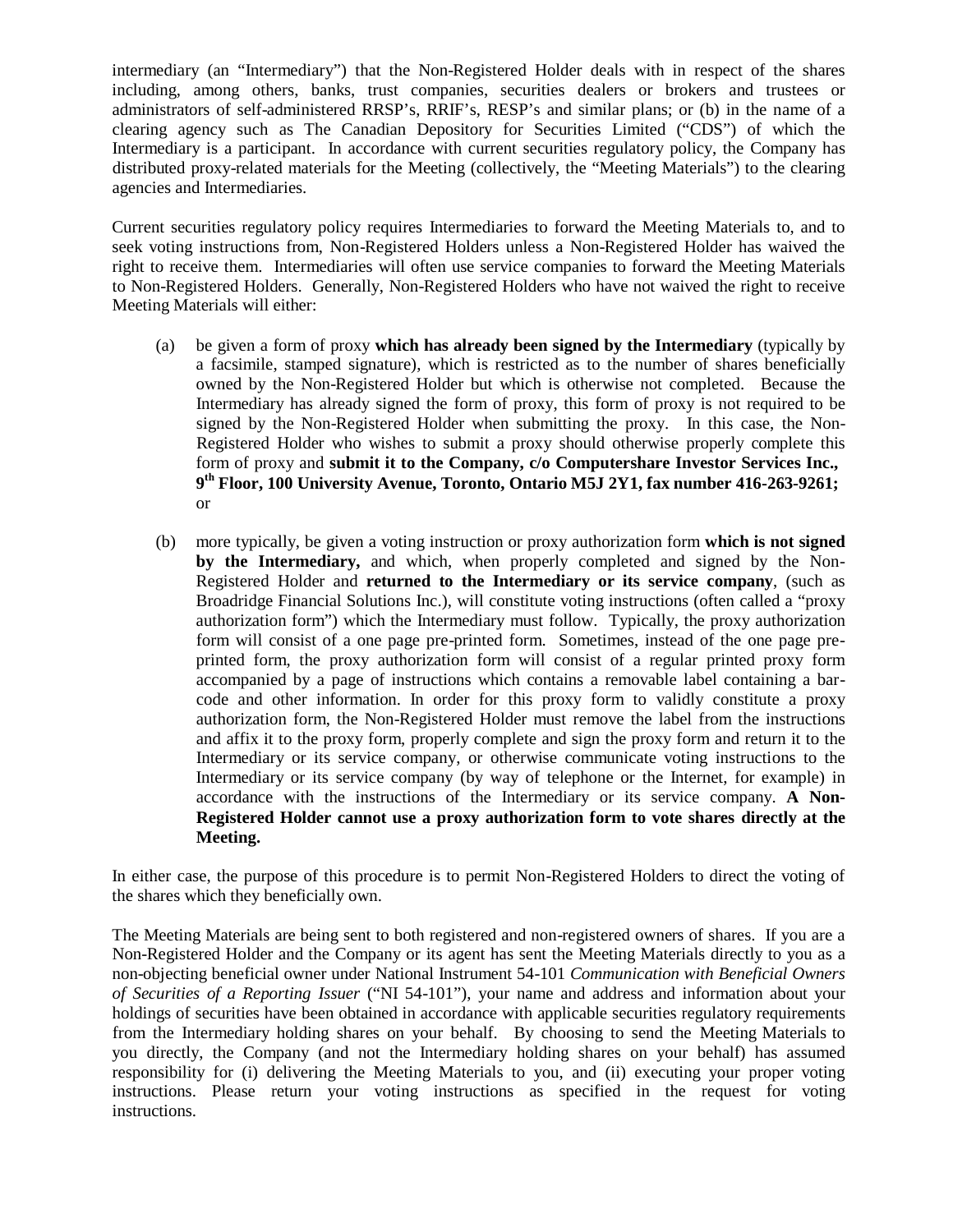Management of the Company intends to pay for Intermediaries to forward to objecting beneficial owners under NI 54-101 the Meeting Materials and Form 54-101F7 – *Request for Voting Instructions Made by Intermediary*.

**Non-Registered Holders cannot be recognized at the Meeting for purposes of voting their shares in person or by way of depositing a form of proxy.** If you are a Non-Registered Holder and wish to vote in person at the Meeting, please see the voting instructions you received or contact your Intermediary well in advance of the Meeting to determine how you can do so.

**Non-Registered Holders should carefully follow the voting instructions they receive, including those on how and when voting instructions are to be provided, in order to have their shares voted at the Meeting.**

### **DEPOSIT AND VOTING OF PROXIES**

To be effective, the instrument of proxy must be dated and signed and, together with the power of attorney or other authority, if any, under which it is signed or a notarially certified copy thereof, deposited either at the office of Computershare Investor Services Inc.,  $9<sup>th</sup>$  Floor, 100 University Avenue, Toronto, Ontario M5J 2Y1, or at the office of the Company at Suite 1100, 1199 West Hastings Street, Vancouver, BC V6E 3T5, not less than 48 hours, excluding Saturdays, Sundays, and holidays, prior to the time of the holding of the Meeting or any adjournment or postponement thereof. Late proxies may be accepted or rejected by the Chairman of the Meeting in the Chairman's discretion, and the Chairman is under no obligation to accept or reject any particular late proxy.

THE SHARES REPRESENTED BY A PROPERLY EXECUTED AND DEPOSITED PROXY WILL BE VOTED OR WITHHELD FROM VOTING ON EACH MATTER REFERRED TO IN THE NOTICE OF MEETING IN ACCORDANCE WITH THE INSTRUCTIONS GIVEN (PROVIDED SUCH INSTRUCTIONS ARE CERTAIN) ON ANY BALLOT THAT MAY BE CALLED FOR AND, IF A CHOICE IS SPECIFIED WITH RESPECT TO ANY MATTER TO BE ACTED UPON AT THE MEETING, THE SHARES SHALL BE VOTED OR WITHHELD FROM VOTING ACCORDINGLY. **WHERE NO CHOICE IS SPECIFIED IN RESPECT OF ANY MATTER TO BE ACTED UPON AND ONE OF THE MANAGEMENT APPOINTEES IS NAMED IN THE FORM OF PROXY TO ACT AS THE SHAREHOLDER'S PROXYHOLDER, THE SHARES REPRESENTED BY THE PROXY WILL BE VOTED IN FAVOUR OF ALL SUCH MATTERS**. THE FORM OF PROXY ACCOMPANYING THIS INFORMATION CIRCULAR GIVES THE PERSON OR COMPANY NAMED AS PROXYHOLDER DISCRETIONARY AUTHORITY REGARDING AMENDMENTS OR VARIATIONS TO MATTERS IDENTIFIED IN THE NOTICE OF MEETING AND OTHER MATTERS THAT MAY PROPERLY COME BEFORE THE MEETING. IN THE EVENT THAT AMENDMENTS OR VARIATIONS TO MATTERS IDENTIFIED IN THE NOTICE OF MEETING ARE PROPERLY BROUGHT BEFORE THE MEETING OR ANY OTHER BUSINESS IS PROPERLY BROUGHT BEFORE THE MEETING, IT IS THE INTENTION OF THE MANAGEMENT APPOINTEES TO VOTE IN ACCORDANCE WITH THEIR BEST JUDGMENT ON SUCH MATTERS OR BUSINESS ON ANY BALLOT THAT MAY BE CALLED FOR. AT THE TIME OF PRINTING THIS INFORMATION CIRCULAR, MANAGEMENT KNOWS OF NO SUCH AMENDMENTS, VARIATIONS OR OTHER MATTERS WHICH MAY BE BROUGHT BEFORE THE MEETING.

# **REVOCABILITY OF PROXY**

In addition to revocation in any other manner permitted by law, a proxy may be revoked by instrument in writing executed by the registered shareholder or the registered shareholder's attorney authorized in writing, or if the registered shareholder is a corporation, by a duly authorized officer or attorney thereof, and deposited either at the registered office of the Company at any time up to and including the last business day preceding the day of the Meeting, or any adjournment or postponement thereof, or, as to any matter in respect of which a vote shall not already have been cast pursuant to such proxy, with the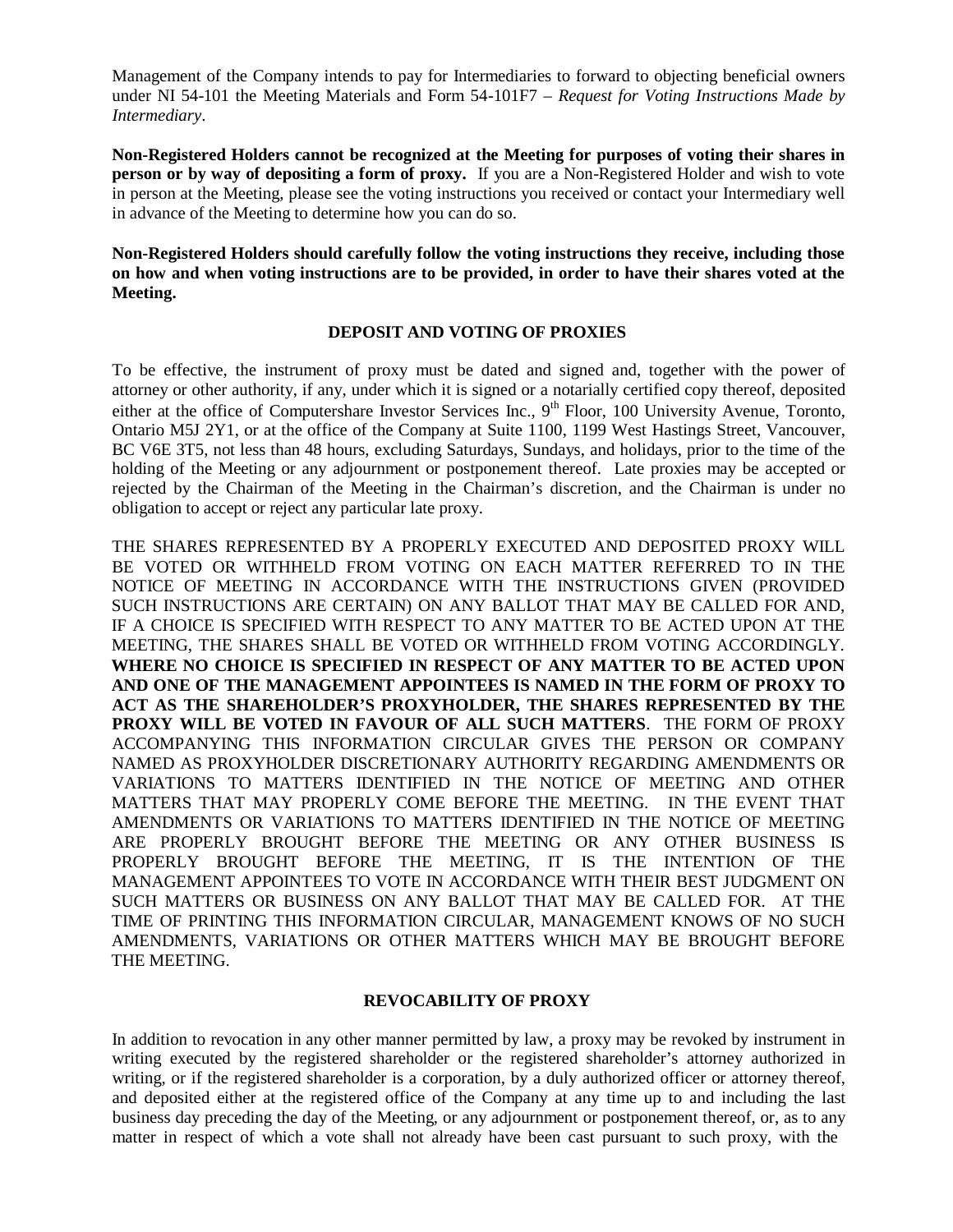Chairman of the Meeting on the day of the Meeting, or any adjournment or postponement thereof, and upon either of such deposits the proxy is revoked.

Only registered shareholders have the right to revoke a proxy. Non-Registered Holders who wish to change their vote must arrange for their Intermediaries to revoke the proxy on their behalf.

### **INTEREST OF CERTAIN PERSONS OR COMPANIES IN MATTERS TO BE ACTED UPON**

Except as otherwise disclosed, to the knowledge of the Company, no director or executive officer since the commencement of the Company's last completed fiscal year, and no proposed nominee for election as a director, or any associate or affiliate of the foregoing persons, has any material interest, direct or indirect, by way of beneficial ownership of securities or otherwise, in any of the matters to be acted upon at the Meeting other than the election of directors.

# **VOTING SECURITIES AND PRINCIPAL HOLDERS THEREOF**

The Company's authorized share structure consists of an unlimited number of common shares without par value. There is one class of shares only and there are 204,369,314 common shares issued and outstanding. Shareholders of record as of May 13, 2019 will be entitled to receive notice of and to vote at the Meeting.

At a General Meeting of the Company, on a show of hands, every registered shareholder present in person and entitled to vote and every proxyholder duly appointed by a registered shareholder who would have been entitled to vote shall have one vote and, on a poll, every registered shareholder present in person or represented by proxy or other proper authority and entitled to vote shall have one vote for each share of which such shareholder is the registered holder. Shares represented by proxy will only be voted as to the number of shares represented if a poll or ballot is called for. A poll or ballot may be requested by a registered shareholder or proxyholder present and entitled to vote at the Meeting or required because the number of votes attached to shares represented by proxies that are to be voted against a matter is greater than 5% of the votes attached to all shares that are entitled to be voted and to be represented at the Meeting.

To the knowledge of the directors and executive officers of the Company, as at the date of this Information Circular, no person or company beneficially owns, or controls or directs, directly or indirectly, voting securities carrying 10% or more of the outstanding voting rights of the Company.

#### **ELECTION OF DIRECTORS**

Each director of the Company is elected annually and holds office until the next Annual General Meeting of the shareholders unless that person ceases to be a director before then. **Unless such authority is withheld, the Management Appointees intend to vote the shares represented by proxy for the election of the nominees herein listed on any poll or ballot that may be called for.**

MANAGEMENT DOES NOT CONTEMPLATE THAT ANY OF THE NOMINEES HEREIN LISTED WILL BE UNABLE TO SERVE AS A DIRECTOR. IN THE EVENT THAT PRIOR TO THE MEETING ANY VACANCIES OCCUR IN THE SLATE OF NOMINEES HEREIN LISTED, IT IS INTENDED THAT DISCRETIONARY AUTHORITY SHALL BE EXERCISED BY THE MANAGEMENT APPOINTEES, IF NAMED IN THE PROXY, TO VOTE THE SHARES REPRESENTED BY PROXY FOR THE ELECTION OF ANY OTHER PERSON OR PERSONS AS DIRECTORS UNLESS THE SHAREHOLDER HAS SPECIFIED THAT THE SHARES REPRESENTED BY PROXY ARE TO BE WITHHELD FROM VOTING IN THE ELECTION OF DIRECTORS.

Management proposes that the number of directors for the Company be determined at five (5) for the ensuing year, subject to such increases as may be permitted by the Articles of the Company, and that each of the following persons be nominated for election as a director of the Company for the ensuing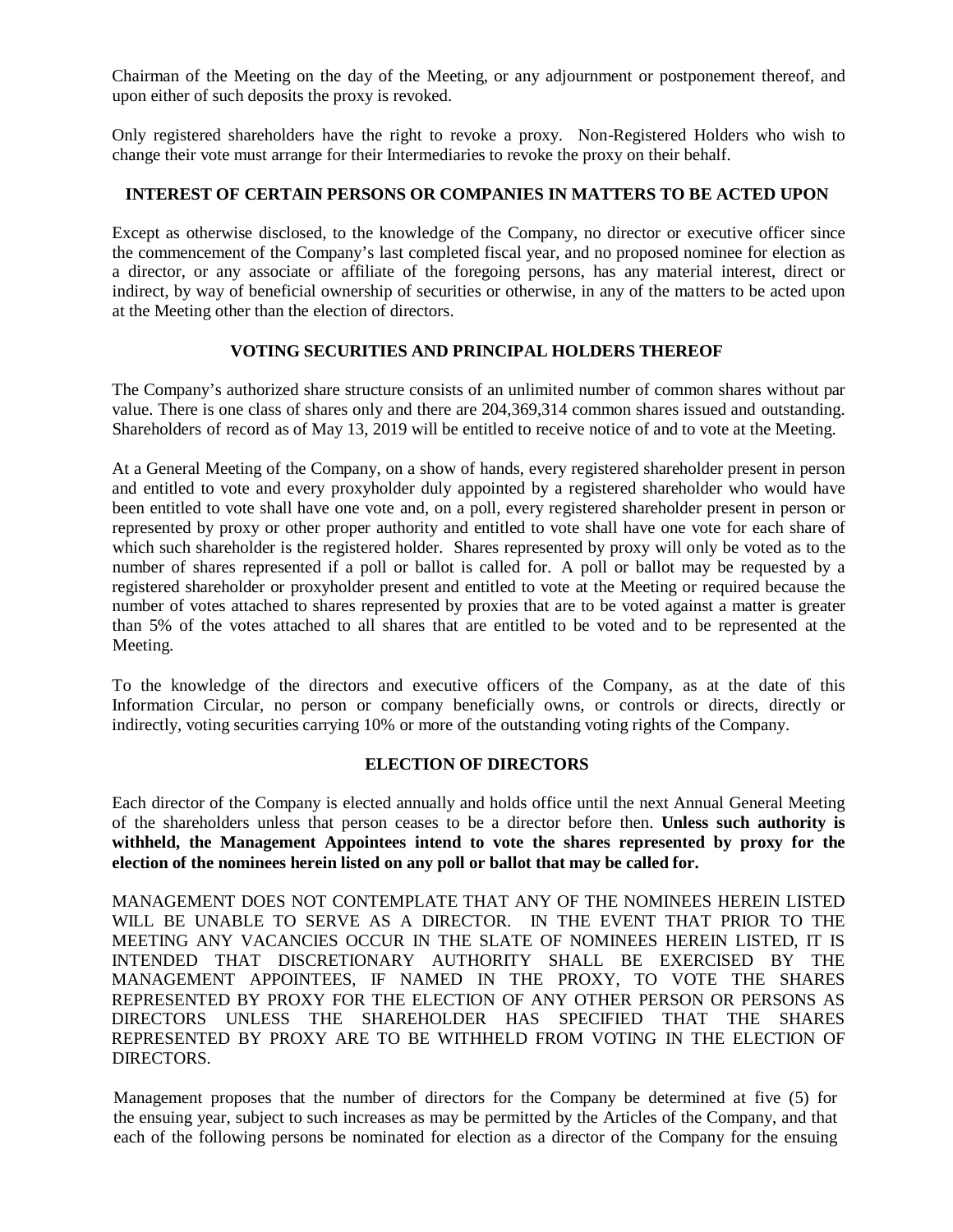year. Information concerning these persons, as furnished by the individual nominees, is as follows:

| <b>Name, Jurisdiction of Residence</b><br>and Position with the Company | <b>Principal Occupation,</b><br><b>Business or Employment</b> | <b>Director Since</b> | <b>Number of Securities</b><br><b>Beneficially Owned,</b><br>Directly or Indirectly,<br>or Controlled or<br><b>Directed</b> |
|-------------------------------------------------------------------------|---------------------------------------------------------------|-----------------------|-----------------------------------------------------------------------------------------------------------------------------|
| Thomas C. Patton                                                        | Chairman and CEO of the                                       | November 1998         | $5,214,762^{(1)}$                                                                                                           |
| Washington, USA                                                         | Company                                                       |                       |                                                                                                                             |
| Chairman, CEO and Director                                              |                                                               |                       |                                                                                                                             |
| Gerald Prosalendis                                                      | President and COO of the                                      | June 23, 2016         | 318,451                                                                                                                     |
| British Columbia, Canada                                                | Company                                                       |                       |                                                                                                                             |
| President, COO and Director                                             |                                                               |                       |                                                                                                                             |
| John Kerr                                                               | Geological Engineer                                           | May 1993              | 503,334                                                                                                                     |
| British Columbia, Canada                                                |                                                               |                       |                                                                                                                             |
| Director                                                                |                                                               |                       |                                                                                                                             |
| LeRoy Wilkes                                                            | <b>Retired Mining Executive</b>                               | August 2006           | 115,428                                                                                                                     |
| Colorado, USA                                                           |                                                               |                       |                                                                                                                             |
| Director                                                                |                                                               |                       |                                                                                                                             |
| Terrence Eyton                                                          | <b>Chartered Professional Accountant</b>                      | March 2015            | $345,000^{(2)}$                                                                                                             |
| British Columbia, Canada                                                |                                                               |                       |                                                                                                                             |
| Director                                                                |                                                               |                       |                                                                                                                             |

(1) Thomas Patton directly holds 3,114,762 common shares and indirectly has control over 2,100,000 common shares.

(2) Terrence Eyton directly holds 135,000 common shares and indirectly has control over 210,000 common shares.

The Company's Audit Committee is currently comprised of Terrence Eyton (Chair), John Kerr and LeRoy Wilkes. The current members of the Corporate Governance, Nomination and Compensation Committee are LeRoy Wilkes (Chair), Terrence Eyton and John Kerr. The Company also has a Safety, Health, Security and Environment Committee, the members of which are John Kerr (Chair), Thomas Patton and Terrence Eyton.

**Unless otherwise instructed, the persons named in the accompanying form of proxy intend to vote FOR the election of the foregoing individuals as directors until the close of the next annual general meeting of the Shareholders or until their successors are otherwise elected or appointed.**

# **Majority Voting**

The Company has adopted a Majority Voting Policy in its Corporate Governance Principles. Pursuant to this Policy, any nominee proposed for election as a director in an uncontested election who receives, from the shares voted at the meeting in person or by proxy, a greater number of shares *withheld* than shares voted *in favour of* his or her election, must promptly tender his or her resignation to the Chairman of the Board. Any such resignation shall take effect upon acceptance by the Board. The Compensation and Nomination Committee will expeditiously consider the director's offer to resign and, unless there are extraordinary circumstances, will recommend to the Board to accept such resignation. The Board will have 90 days to make a final decision and announce such decision, including any reasons for not accepting a resignation, by way of a press release. The applicable director will not participate in any Committee or Board deliberations after the resignation offer. The Corporate Governance Committee charter is available on the Company's website a[t www.quaterra.com.](http://www.quaterra.com/)

# **Cease Trade Orders, Penalties and Bankruptcies**

Except as otherwise disclosed in this Information Circular, to the knowledge of the Company, no director:

a. is, as at the date of this Information Circular, or has been, within 10 years before the date of this Information Circular, a director, chief executive officer or chief financial officer of any company (including the Company) that: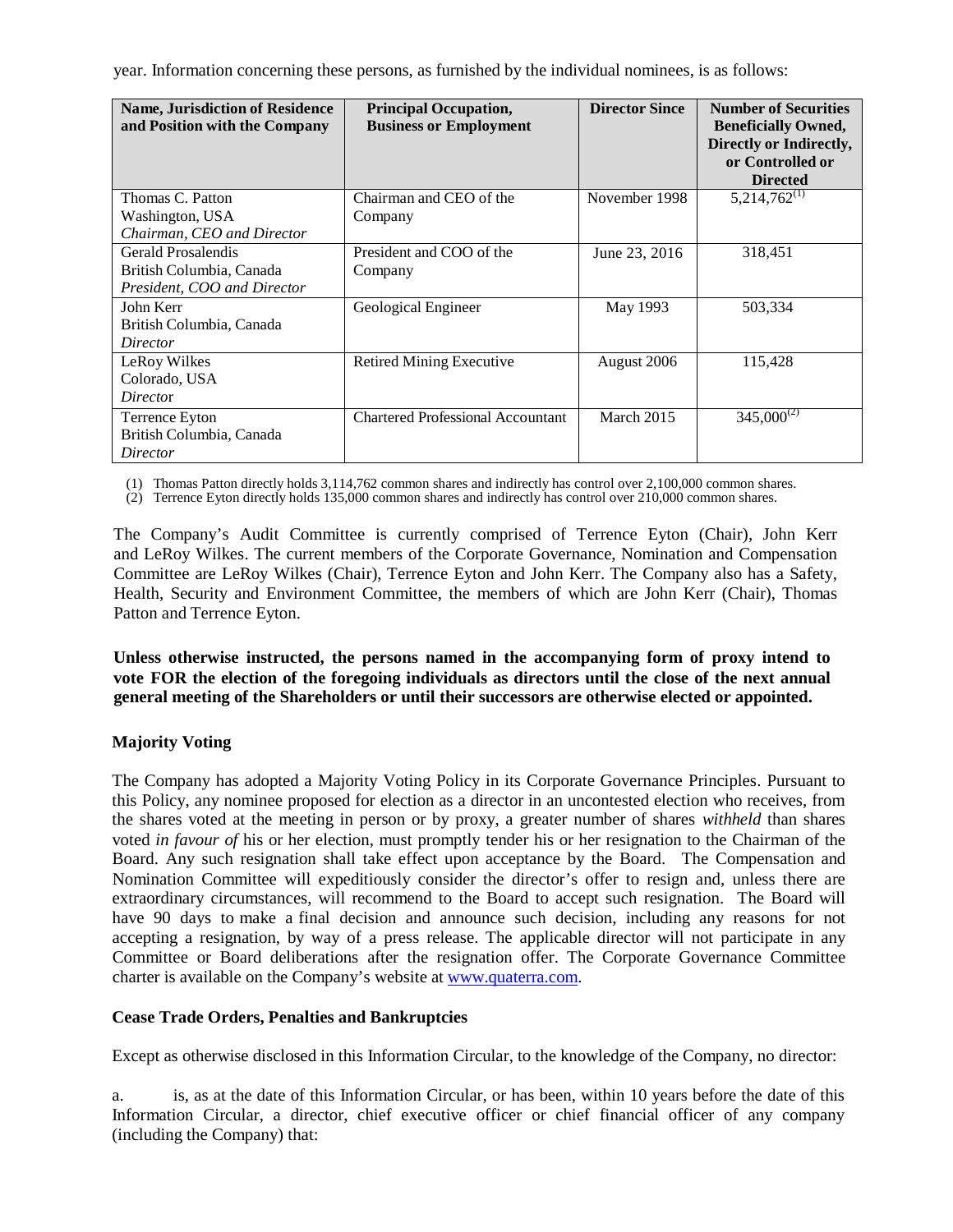- (i) was subject to an order that was issued while the proposed director was acting in the capacity as director, chief executive officer or chief financial officer;
- (ii) was subject to an order that was issued after the proposed director ceased to be a director, chief executive officer or chief financial officer and which resulted from an event that occurred while that person was acting in the capacity as a director, chief executive officer or chief financial officer;

b. is, as at the date of this Information Circular, or has been within 10 years before the date of this Information Circular, a director or executive officer of any company (including the Company) that, while that person was acting in that capacity, or within a year of that person ceasing to act in that capacity, became bankrupt, made a proposal under any legislation relating to bankruptcy or insolvency or was subject to or instituted any proceedings, arrangement or compromise with creditors or had a receiver, receiver manager or trustee appointed to hold its assets;

c. has within 10 years before the date of this Information Circular, become bankrupt, made a proposal under any legislation relating to bankruptcy or insolvency, or become subject to or instituted any proceedings, arrangement or compromise with creditors, or had a receiver, receiver manager or trustee appointed to hold the assets of the proposed director;

- d. has been subject to:
	- (i) since December 31, 2000, any penalties or sanctions imposed by a court relating to securities legislation or by a securities regulatory authority or has entered into a settlement agreement with a securities regulatory authority, or before December 31, 2000, the disclosure of which would likely be important to a reasonable securityholder in deciding whether to vote for a proposed director;
	- (ii) any other penalties or sanctions imposed by a court or regulatory body that would likely be considered important to a reasonable securityholder in deciding whether to vote for a proposed director; or

e. is to be elected under any arrangement or understanding between the proposed director and any other person or company, except the directors and executive officers of the Company acting solely in such capacity.

For the purpose of the paragraphs above, "order" means: (i) a cease trade order; (ii) an order similar to a cease trade order; or (iii) an order that denied the relevant company access to any exemption under securities legislation that was in effect for a period of more than 30 consecutive days.

# **APPOINTMENT OF AUDITORS**

At the Meeting, shareholders will be requested to re-appoint PricewaterhouseCoopers LLP, Chartered Professional Accountants as auditors of the Company to hold office until the next annual meeting of shareholders or until a successor is appointed, and to authorize the Board of Directors to fix the auditors' remuneration. PricewaterhouseCoopers LLP was first appointed auditors of the Company on October 7, 2016.

**The person(s) designated by management of the Company in the enclosed form of proxy intend to vote FOR the re-appointment of PricewaterhouseCoopers LLP, Chartered Professional Accountants, as auditors of the Company to hold office until the next annual meeting of shareholders or until a successor is appointed and the authorization of the Board of Directors to fix the remuneration of the auditors.**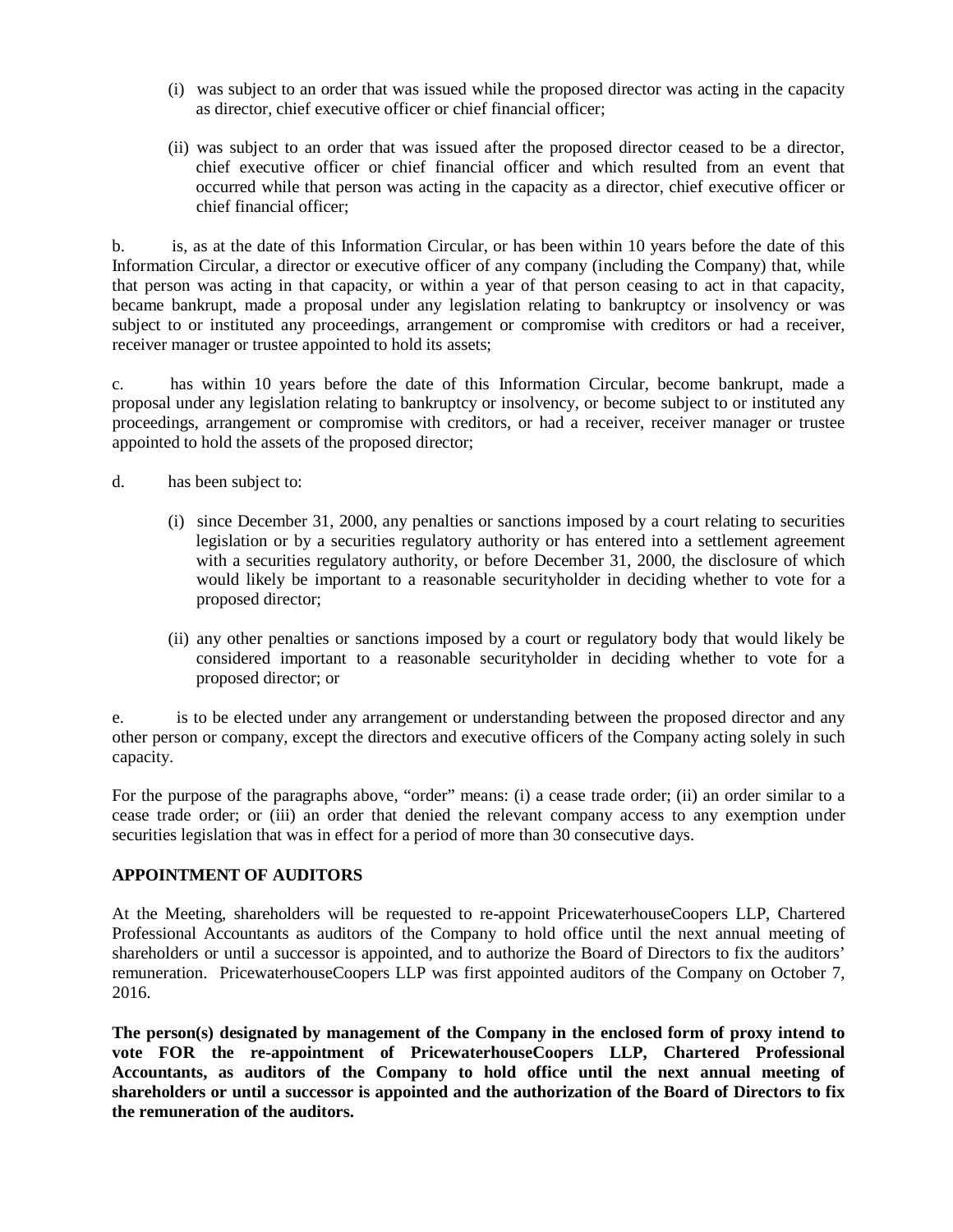### **STOCK OPTION PLAN**

At the Meeting, the shareholders will be asked to approve the Company's stock option plan (the "Plan") and the number of common shares reserved for issuance under the Plan in accordance with and subject to the rules and policies of the TSX Venture Exchange ("TSXV").

The purpose of the Plan is to provide the directors, officers and key employees of, and certain other persons who provide services to the Company and its subsidiaries with an opportunity to purchase shares of the Company and benefit from any appreciation in the value of the Company's shares. This will provide an increased incentive for these individuals to contribute to the future success and prosperity of the Company, thus enhancing the value of the Company's shares for the benefit of all the shareholders and increasing the ability of the Company and its subsidiaries to attract and retain skilled and motivated individuals in the service of the Company.

The proposed Plan is a "rolling" plan that provides that the aggregate number of shares reserved for issuance under it, and all of the Company's other previously established and outstanding stock option plans or grants, will not exceed 10% of the Company's issued common shares at the time of the grant of a stock option under the proposed Plan.

The proposed Plan provides that the option exercise price, as determined by the Board of Directors with recommendations from the Company's Corporate Governance, Nomination and Compensation Committee, must not be less than the closing price of the Company's common shares on the TSXV on the day immediately preceding the date of grant, less the applicable discount permitted by the policies of the TSXV. The maximum term of the options granted under the Plan is ten years from the date of grant; however the normal term of the options is five years. The Board of Directors of the Company, with recommendations from the Company's Corporate Governance, Nomination and Compensation Committee, may determine the limitation period during which an option may be exercised and, notwithstanding that none may be required by the policies of the TSXV whether a particular grant will have a minimum vesting period. In the event of resignation or termination of an optionee, such optionee may exercise options held by such optionee for a period of 90 days following the effective date of such resignation or for a time as otherwise determined by a directors' resolution at the time of the grant of the options. In the event of an optionee's death, the stock option may be exercised by a qualified successor until the earlier of a period of one year from the date of such death and the expiry date of the stock option. Any amendment to the proposed Plan will require the approval of the TSXV and may require shareholder approval.

The granting of stock options under the proposed Plan is restricted as follows: (a) the number of options granted to a consultant in a 12-month period must not exceed 2% of the issued shares of the Company at the time of grant of the stock option; and (b) the aggregate number of options granted to employees involved in investor relations activities must not exceed 2% of the issued shares of the Company in any 12-month period, at the time of grant of the stock option.

In accordance with the terms of the proposed Plan, it is subject to its acceptance for filing by the Exchange and the approval of the Company's shareholders. Under the policies of the TSXV, if

a. the grants of options under the proposed Plan to "insiders" of the Company, together with all of the Company's outstanding stock options, could result at any time in:

- i. the number of shares reserved for issuance pursuant to stock options granted to insiders of the Company exceeding 10% of the issued common shares of the Company; or
- ii. the grant to insiders of the Company, within a 12-month period, of a number of options exceeding 10% of the issued common shares of the Company; or
- b. the number of shares reserved for issuance pursuant to stock options granted to any one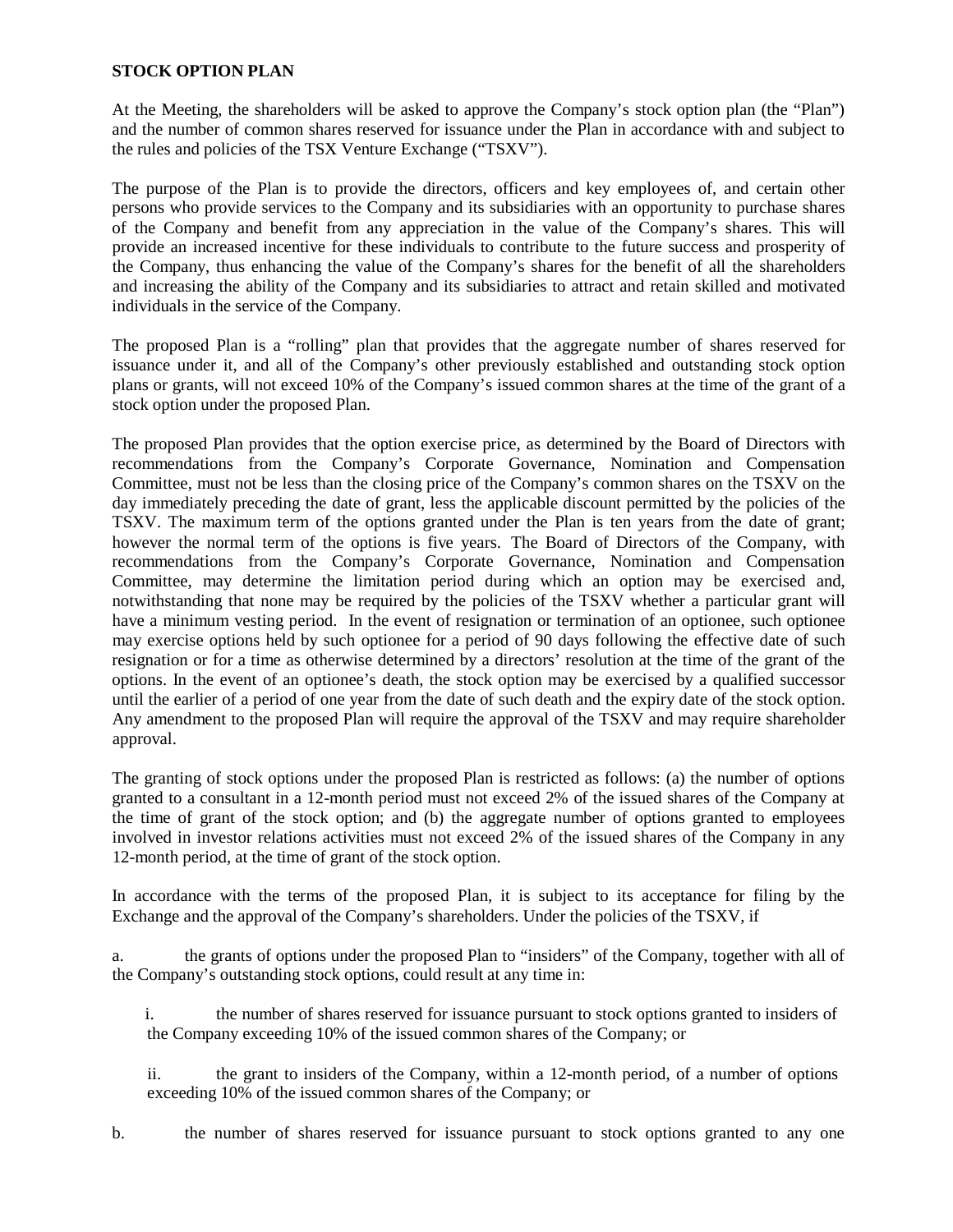optionee, within a 12-month period, exceeding 5% of the issued common shares of the Company;

such shareholder approval must be "disinterested shareholder approval", but as the proposed Plan is restrictive as to these results, disinterest shareholder approval of the proposed Plan is not required.

The policies of the TSXV and the terms of the proposed Plan also provide that "disinterested shareholder approval" will be required for any agreement to decrease the exercise price of options previously granted to insiders of the Company but no such agreements are being brought before the Meeting.

The term "disinterested shareholder approval" means approval by a majority of the votes cast at the Meeting other than votes attaching to shares of the Company beneficially owned by insiders of the Company to whom options may be granted under the proposed Plan and associates of such persons. The term "insiders" is defined in the *Securities Act* (British Columbia) and generally includes directors and officers of the Company and its subsidiaries and holders of greater than 10% of the voting securities of the Company. The term "associates" is defined in the *Securities Act* (British Columbia).

If shareholder approval of the proposed Plan or a modified version thereof is not obtained, the Company will not proceed to implement the proposed Plan nor grant options under it. Even if approved, the directors may determine not to proceed with the proposed Plan.

The proposed Plan will be available for inspection at the Meeting. The directors recommend that the shareholders approve the proposed Plan.

**The person(s) designated by management of the Company in the enclosed form of Proxy intend to vote FOR the adoption of the Stock Option Plan Resolution.**

# **STATEMENT OF EXECUTIVE COMPENSATION**

#### **Compensation Discussion & Analysis**

#### **Named Executive Officers**

**"CEO"** means each individual who acted as chief executive officer of the Company, or acted in a similar capacity, for any part of the most recently completed financial year.

**"CFO"** means each individual who acted as chief financial officer of the company, or acted in a similar capacity, for any part of the most recently completed financial year.

"**executive officer**" means an individual who is a chair, vice-chair or president of the Company, a vicepresident in charge of a principal business unit, division or function including sales, finance or production of the Company and an individual who is performing a policy-making function in respect of the Company.

**"NEO"** or **"Named Executive Officer"** means each of the following individuals:

- (a) a CEO;
- $(b)$  a CFO;
- (c) each of the three most highly compensated executive officers of the Company, including any of its subsidiaries, or the three most highly compensated individuals acting in a similar capacity, other than the CEO and CFO, at the end of the most recently completed financial year whose total compensation was, individually, more than C\$150,000 for that financial year; and
- (d) each individual who would be an NEO under (c) but for the fact that the individual was neither an executive officer of the Company or its subsidiaries, nor acting in a similar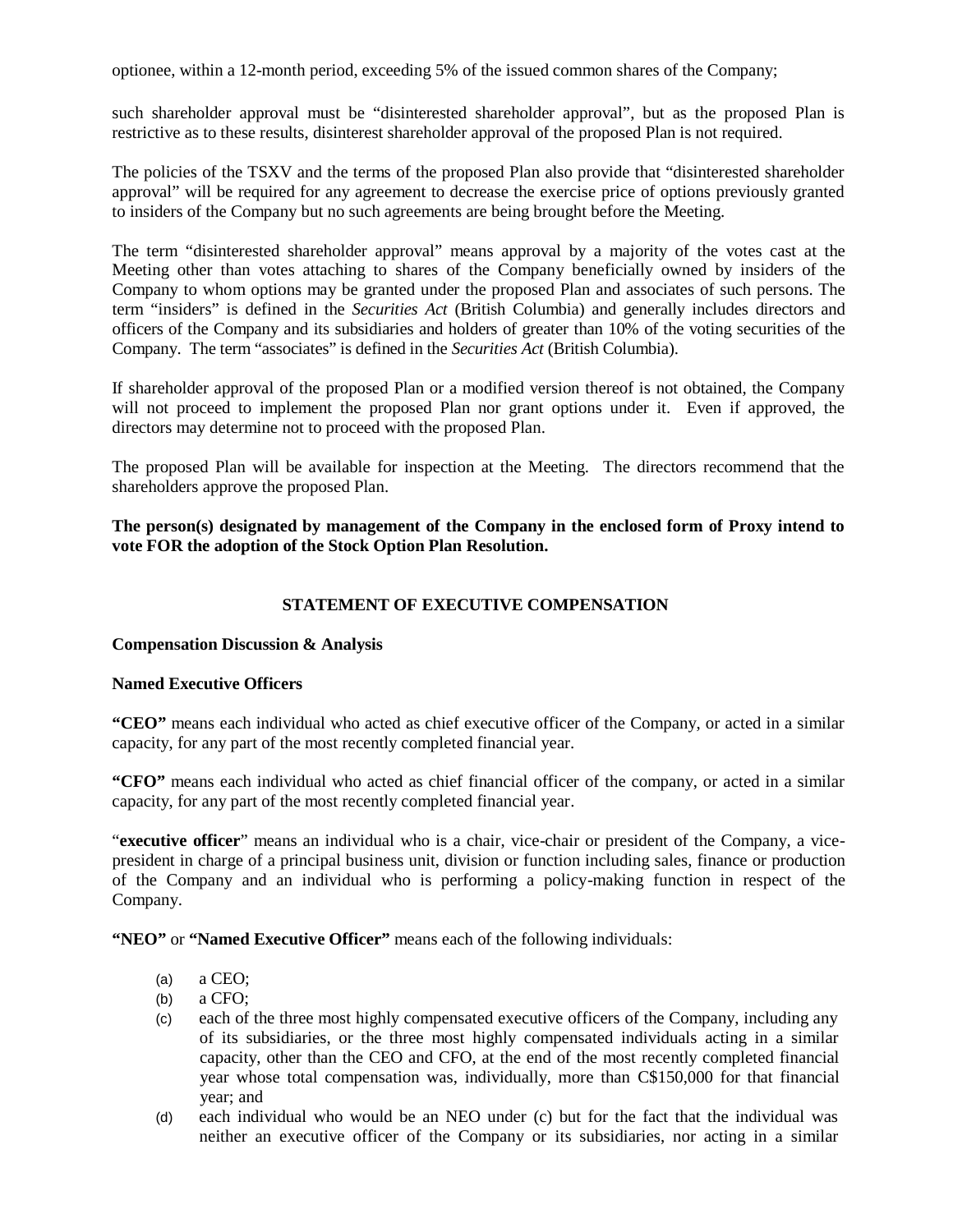capacity, at the end of that financial year.

As at December 31, 2018, the Company's Named Executive Officers were: Thomas Patton (CEO and Executive Chairman of the Board), Gerald Prosalendis (President and Chief Operating Officer) and Lei Wang (CFO).

All currency references in this Statement of Executive Compensation are in US dollars unless otherwise noted Canadian dollars are referred as C\$.

### **Corporate Governance, Nomination and Compensation Committee**

The Corporate Governance, Nomination and Compensation Committee (the "Governance Committee") of the Board was established to assist the Board in fulfilling its responsibilities relating to compensation matters, including the evaluation and approval of the Company's compensation plans, policies and programs.

One of the key roles of the Governance Committee is to assist the directors of the Company in attracting, evaluating and retaining key senior executive personnel through compensation and other appropriate performance incentives. It is the Governance Committee's responsibility to ensure that the Company develops a compensation plan for its executive officers that is fair and competitive and consistent with the best interests of the Company. The role of management is to provide the Governance Committee with perspectives on the business strategy and individual performance of senior executive personnel in order to assist the Governance Committee in making recommendations regarding compensation.

The Governance Committee reviews the performance of the Company's NEOs against established performance goals and criteria and makes recommendations to the Board of the Company on appropriate compensation. Other than with respect to the CEO, the Governance Committee also considers the evaluations and recommendations of the CEO.

The Governance Committee has the responsibility for reviewing compensation policies, programs and procedures for the Company's NEOs, including a review of any proposed awards of stock options or any other equity plans and recommending same for approval by the full Board. The Governance Committee acts pursuant to the Governance, Nomination and Compensation Committee Charter (the "Governance Charter") that has been approved by the Board of Directors.

The Governance Committee is composed of three directors, all of whom are independent within the meaning of National Instrument 58-101, being LeRoy Wilkes (Chair), Terrence Eyton and John Kerr. None of the members of the Governance Committee is an officer, employee or former officer of the Company. All of the members are experienced in matters of executive compensation and the Board believes that the Committee collectively has the knowledge, experience and background required to fulfill its mandate.

The Governance Committee Charter can be viewed on the Company's website at [www.quaterra.com.](http://www.quaterra.com/) The Governance Committee reports to the Board of Directors which has final accountability for the Company's compensation policies and programs. The Governance Committee also seeks the views of the CEO when reviewing compensation for other executive officers because of his involvement with these officers. The Company does not currently benchmark.

# *Role of the Chief Executive Offi***cer**

The Chief Executive Officer ("CEO") completes a review of each NEO's performance. The CEO makes a recommendation to the Governance Committee on compensation for each NEO which is taken into consideration by the Governance Committee in completing its review and ultimate recommendations to the Board.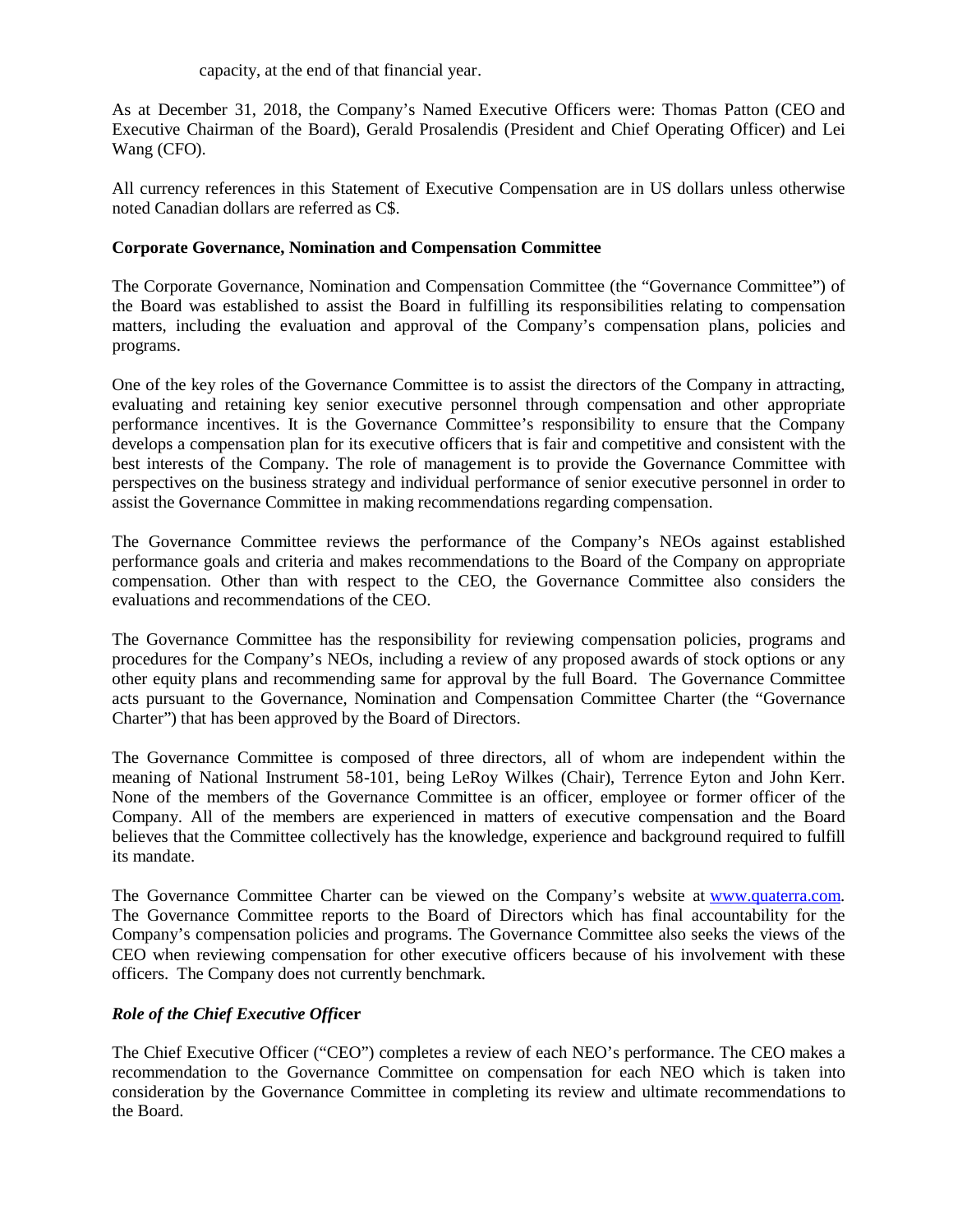### **Objectives of the Compensation Program**

The general objectives of the Company's compensation strategy are to:

- (a) compensate management in a manner that encourages and rewards a high level of performance and outstanding results with a view to increasing long term shareholder value;
- (b) provide a compensation package that is competitive with other comparable mineral exploration companies to enable the Company to attract and retain talent; and
- (c) ensure that the total compensation package is designed in a manner that takes into account the Company's present stage of development and its available financial resources. The Company's compensation packages have been designed to provide a non-cash stock option component in conjunction with a reasonable cash salary.

Salaries for the NEOs are determined by evaluating the responsibilities inherent in the position held, and the individuals experience and past performance, as well as by reference to the competitive marketplace for management talent at other mineral exploration companies. Following the annual general meeting of shareholders, the Governance Committee reviews actual performance for the Company and the each of the NEOs for such year, including the quality and measured progress of the Company's exploration projects, raising of capital and similar achievements.

### **Elements of Compensation**

During 2018, the Company's compensation program consisted of two elements (i) cash and (ii) incentive stock options administered under the Company's stock option plan. The Company does not presently have a long-term incentive plan. There is no policy or target regarding allocation between cash and noncash elements of the Company's compensation program. The Board reviews annually the total compensation package of each of the Company's NEOs on an individual basis, against the backdrop of the competitive landscape and the compensation goals and objectives described above.

*Salary -* Base salaries for the NEOs for any given year are reviewed by the Governance Committee at its meeting in June. Increases or decreases in salary on a year over year basis are dependent on the Governance Committee's assessment of the performance of the Company and the particular NEO. When considering the base salaries of each of the Company's NEOs, the Governance Committee reviews the qualifications and performance of, and salaries paid to executives of similar companies engaged in mining exploration and development. Recommendations for executive salaries are made by the Governance Committee to the full Board of Directors in consultation with the CEO.

*Incentive Awards* – The Governance Committee believes that a significant portion of each NEO's compensation should be in the form of equity awards. Equity awards are made to the NEOs pursuant to the Company's stock option plan. The stock option plan provides for awards in the form of stock options. The Committee has generally followed a practice of issuing stock options to its NEOs on an annual basis in June of each year. The Committee retains the discretion to make additional awards to NEOs at other times, in connection with the initial hiring of a new executive, for retention purposes or otherwise. In determining the amount of stock options to be issued, the Governance Committee considers qualifications, performance, and option programs of similar companies.

*Perquisites and Other Personal Benefits –* The Company's NEOs are not generally entitled to significant perquisites. The Company offers health care benefits, but there are no other perquisites which account for a material portion of the overall compensation paid to any NEO.

The board of directors did not consider the implications of the risks associated with the Company's compensation policies and practices. None of the NEOs or directors are permitted to purchase financial instruments that are designed to hedge or offset a decrease in market value of equity securities granted as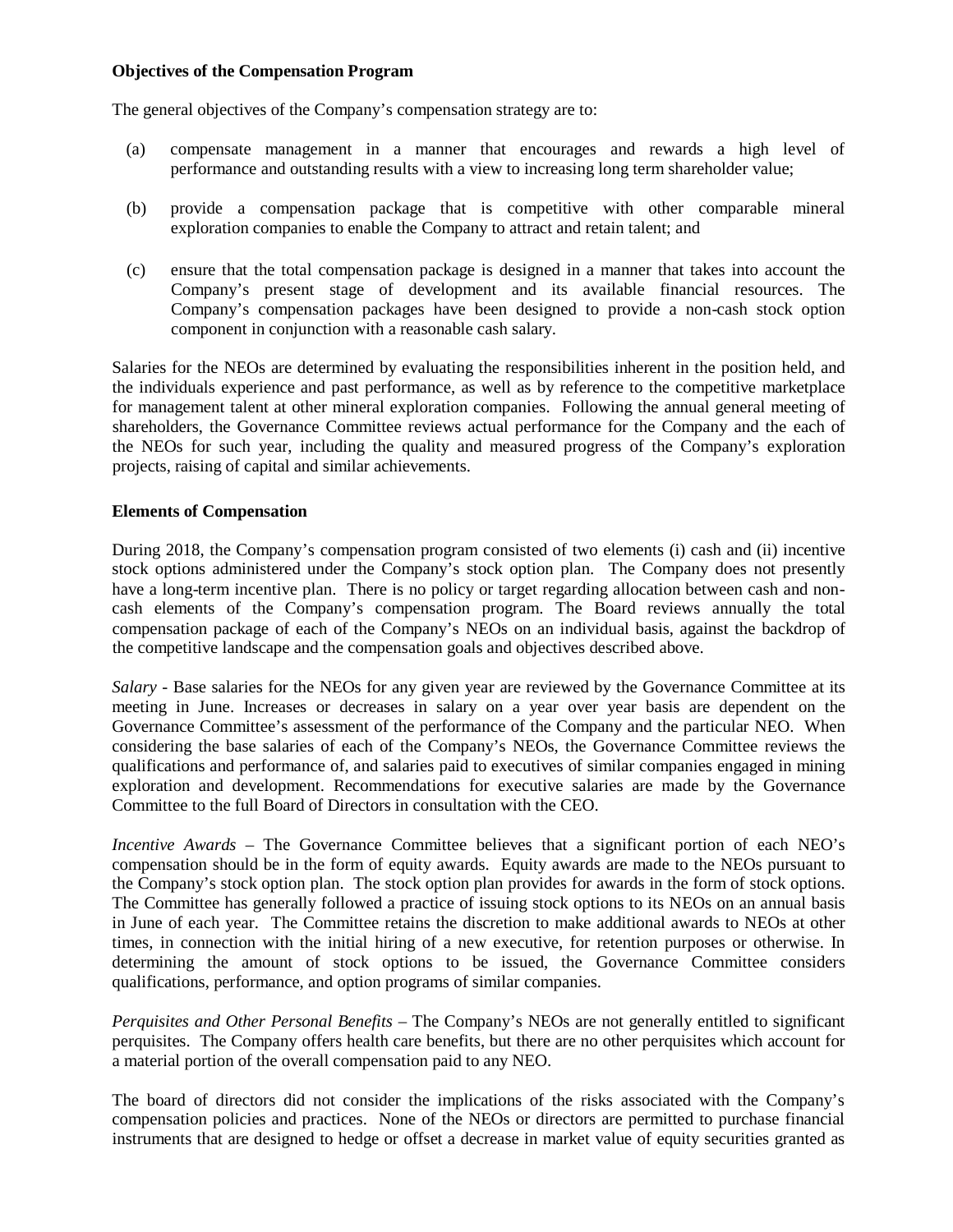compensation or held, directly or indirectly, by such NEOs or directors.

### **Employment Agreements, Termination and Change of Control**

The Company has employment agreements with Thomas Patton, Gerald Prosalendis, and Lei Wang. The Governance Committee believes that these agreements will help to secure the continued employment and dedication of the Company's NEOs.

*Thomas Patton* – Dr. Patton entered into an amended and restated employment agreement with the Company and its subsidiary, Quaterra Alaska Inc., effective January 1, 2016 and amended on April 14, 2016. This agreement was subsequently renewed until July 1, 2019. Under the employment agreement, Dr. Patton is entitled to receive an annual base salary of \$150,000, which salary is to be reviewed annually with a view to its increase, giving consideration to the Company's financial position and the scope of its activities. Dr. Patton may be eligible to participate in future stock option grants. The Company may terminate the employment of Dr. Patton only for breach of the employment agreement or for cause. Dr. Patton is entitled to two months' notice of such discharge. If Dr. Patton becomes disabled and unable to perform his regular duties, he shall be entitled to receive his full salary for two months. Upon a change of control, as defined in the employment agreement, Dr. Patton has the right to terminate the employment agreement and receive an amount of money equal to one hundred percent (100%) of the compensation which would have been paid to him during the unexpired term of the agreement. If Dr. Patton terminated his employment agreement upon a change of control, and assuming the triggering event took place on the last business day of the Company's most recently completed financial year, the payment to Dr. Patton would be \$75,000.

*Gerald Prosalendis* – On April 14, 2016, Mr. Prosalendis entered into an employment agreement with the Company for a period of two years whereby Mr. Prosalendis receives an annual salary of C\$225,000. This agreement was subsequently renewed until July 1, 2019. After three months from the date of the employment agreement and every twelve months thereafter, the CEO will conduct a performance review of Mr. Prosalendis which shall include a general performance assessment and possible salary adjustments or bonus payments. Mr. Prosalendis may be eligible to participate in future stock option grants. The Company may terminate the employment of Mr. Prosalendis only for breach of the employment agreement or for cause. Mr. Prosalendis is entitled to two months' notice of such discharge. If Mr. Prosalendis becomes disabled and unable to perform his regular duties, he shall be entitled to receive his full salary for two months. Upon a change of control, as defined in the employment agreement, Mr. Prosalendis has the right to terminate the employment agreement and receive an amount of money equal to his annual salary for two years. If Mr. Prosalendis terminated his employment agreement upon a change of control, and assuming the triggering event took place on the last business day of the Company's most recently completed financial year, the payment to Mr. Prosalendis would be C\$450,000.

*Lei Wang* – Effective January 1, 2017, Lei Wang entered into an employment agreement with the Company for a period of one year, whereby Ms. Wang is entitled to an annual salary of C\$90,000. This agreement has been renewed annually for one year periods. Assuming the employment agreement is extended by mutual agreement, the Company will review Ms. Wang's salary annually with a view to its increase, giving consideration to the Company's financial position and the scope of its activities. Ms. Wang may be eligible to participate in future stock option grants. The Company may terminate the employment of Ms. Wang only for breach of the employment agreement or for cause. Ms. Wang is entitled to two months' notice of such discharge. If Ms. Wang becomes disabled and unable to perform her regular duties, she shall be entitled to receive her full salary for two months. Upon a change of control, as defined in the employment agreement, Ms. Wang has the right to terminate the employment agreement and receive an amount of money equal to her annual salary for one year. If Ms. Wang terminated her employment agreement upon a change of control, and assuming the triggering event took place on the last business day of the Company's most recently completed financial year, the payment to Ms. Wang would be C\$90,000.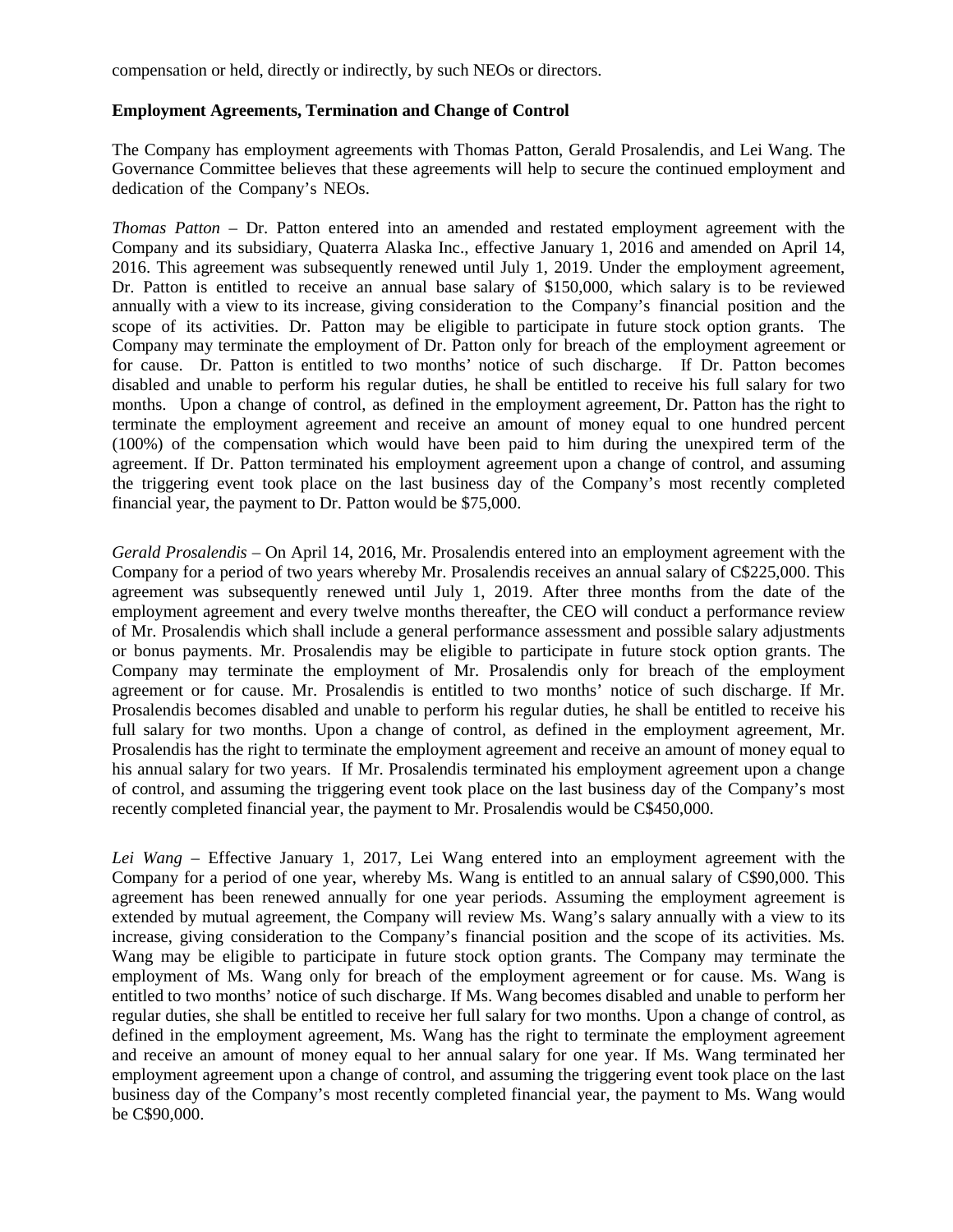# **Summary Compensation Table – Named Executive Officers**

The following table sets out information concerning the compensation earned from the Company and any of the Company's subsidiaries during the financial year ended December 31, 2018 by the Company's NEOs.

|                                   |      |                          |                                           |                                                     |                                            | <b>Non-equity incentive</b><br>plan compensation<br>\$) |                                         |                                       |                                       |
|-----------------------------------|------|--------------------------|-------------------------------------------|-----------------------------------------------------|--------------------------------------------|---------------------------------------------------------|-----------------------------------------|---------------------------------------|---------------------------------------|
| Name and principal<br>position    | Year | <b>Salary</b><br>$($ \$) | <b>Share-</b><br>based<br>awards<br>$($)$ | Option-<br><b>based</b><br>awards<br>$({\$})^{(3)}$ | <b>Annual</b><br><b>Incentive</b><br>plans | Long-term<br>incentive<br>plans                         | <b>Pension</b><br><b>Value</b><br>$($)$ | All other<br>compens-<br>ation<br>\$) | <b>Total</b><br>compensation<br>$($)$ |
| Thomas Patton <sup>(1)</sup>      | 2018 | 150,000                  | N/A                                       | 10,000                                              | N/A                                        | N/A                                                     | N/A                                     | Nil                                   | 160,000                               |
| CEO & Chairman                    | 2017 | 150,000                  | N/A                                       | 14,253                                              | N/A                                        | N/A                                                     | N/A                                     | Nil                                   | 164,253                               |
|                                   | 2016 | 150.000                  | N/A                                       | 11,207                                              | N/A                                        | N/A                                                     | N/A                                     | Nil                                   | 161,207                               |
| Gerald Prosalendis <sup>(2)</sup> | 2018 | 173,651                  | N/A                                       | 10,000                                              | N/A                                        | N/A                                                     | N/A                                     | <b>Nil</b>                            | 183,651                               |
| President & COO                   | 2017 | 173,264                  | N/A                                       | 14,253                                              | N/A                                        | N/A                                                     | N/A                                     | Nil                                   | 187,517                               |
|                                   | 2016 | 119,531                  | N/A                                       | 26,897                                              | N/A                                        | N/A                                                     | N/A                                     | Nil                                   | 146,428                               |
| Lei Wang                          | 2018 | 69,460                   | N/A                                       | 8,000                                               | N/A                                        | N/A                                                     | N/A                                     | <b>Nil</b>                            | 77,460                                |
| CFO                               | 2017 | 69,305                   | N/A                                       | 11,402                                              | N/A                                        | N/A                                                     | N/A                                     | Nil                                   | 80,707                                |
|                                   | 2016 | 61,250                   | N/A                                       | 11,207                                              | N/A                                        | N/A                                                     | N/A                                     | Nil                                   | 72,457                                |

(1) Thomas Patton was appointed President and Chief Executive Officer on September 2, 2015 and resigned as President on April 14, 2016 (upon the appointment of Gerald Prosalendis). Dr. Patton has served as Chairman since July 31, 2013.

(2) Gerald Prosalendis was appointed President and Chief Operating Officer on April 14, 2016.

(3) The Company calculated the stock-based compensation costs by using the Black-Scholes-Merton model assuming a risk free interest rate of 1.32% (2017 – 0.6%; 2016 – 0.60%), a dividend yield of 0% (2017 & 2016 – 0%), the expected annual volatility of the Company's share price of  $103\%$  (2017 –  $85\%$ ; 2016 – 141%) and expected life of the option of 5 years  $(2017 & 2016 - 5$  years).

### **Narrative Discussion**

Thomas Patton is paid an annual salary of \$150,000 pursuant to an employment agreement with the Company. Gerald Prosalendis is paid an annual salary of C\$225,000 pursuant to an employment agreement with the Company. Pursuant to an employment agreement effective January 1, 2016, Lei Wang was paid C\$70,000 which was increased to C\$90,000 on June 1, 2016.

# **Incentive Awards**

The following table sets out information in respect of outstanding option-based awards\* for the financial year ended December 31, 2018, for the Company's NEOs.

|                      | <b>Option-based Awards</b>                                             |                                                    |                                  |                                                                         | <b>Share-based Awards</b>                                                               |                                                                                                   |                                                                                                                    |
|----------------------|------------------------------------------------------------------------|----------------------------------------------------|----------------------------------|-------------------------------------------------------------------------|-----------------------------------------------------------------------------------------|---------------------------------------------------------------------------------------------------|--------------------------------------------------------------------------------------------------------------------|
| <b>Name</b>          | Number of<br>securities<br>underlying<br>unexercised<br>options $(\#)$ | Option<br>exercise<br>price<br>$(C$ (C\spectrical) | <b>Option expiration</b><br>date | Value of<br>unexercised<br>in-the-<br>money<br>options<br>$(C\$)^{(1)}$ | <b>Number</b><br>of shares<br>or units<br>of shares<br>that<br>have not<br>vested<br>#) | <b>Market or</b><br>payout<br>value of<br>share-based<br>awards that<br>have not<br>vested<br>\$) | <b>Market or</b><br>payout value<br>of vested<br>share-based<br>awards not<br>paid out or<br>distributed<br>$(\$)$ |
| <b>Thomas Patton</b> | 400,000                                                                | \$0.10                                             | June 25, 2019                    | Nil                                                                     | N/A                                                                                     | N/A                                                                                               | N/A                                                                                                                |
|                      | 400,000                                                                | \$0.05                                             | December 31, 2019                | 4,000                                                                   |                                                                                         |                                                                                                   |                                                                                                                    |
|                      | 400,000                                                                | \$0.13                                             | July 16, 2020                    | Nil                                                                     |                                                                                         |                                                                                                   |                                                                                                                    |
|                      | 250,000                                                                | \$0.065                                            | April 14, 2021                   | Nil                                                                     |                                                                                         |                                                                                                   |                                                                                                                    |
|                      | 250,000                                                                | \$0.095                                            | June 23, 2022                    | Nil                                                                     |                                                                                         |                                                                                                   |                                                                                                                    |
|                      | 250,000                                                                | \$0.06                                             | September 20, 2023               | Nil                                                                     |                                                                                         |                                                                                                   |                                                                                                                    |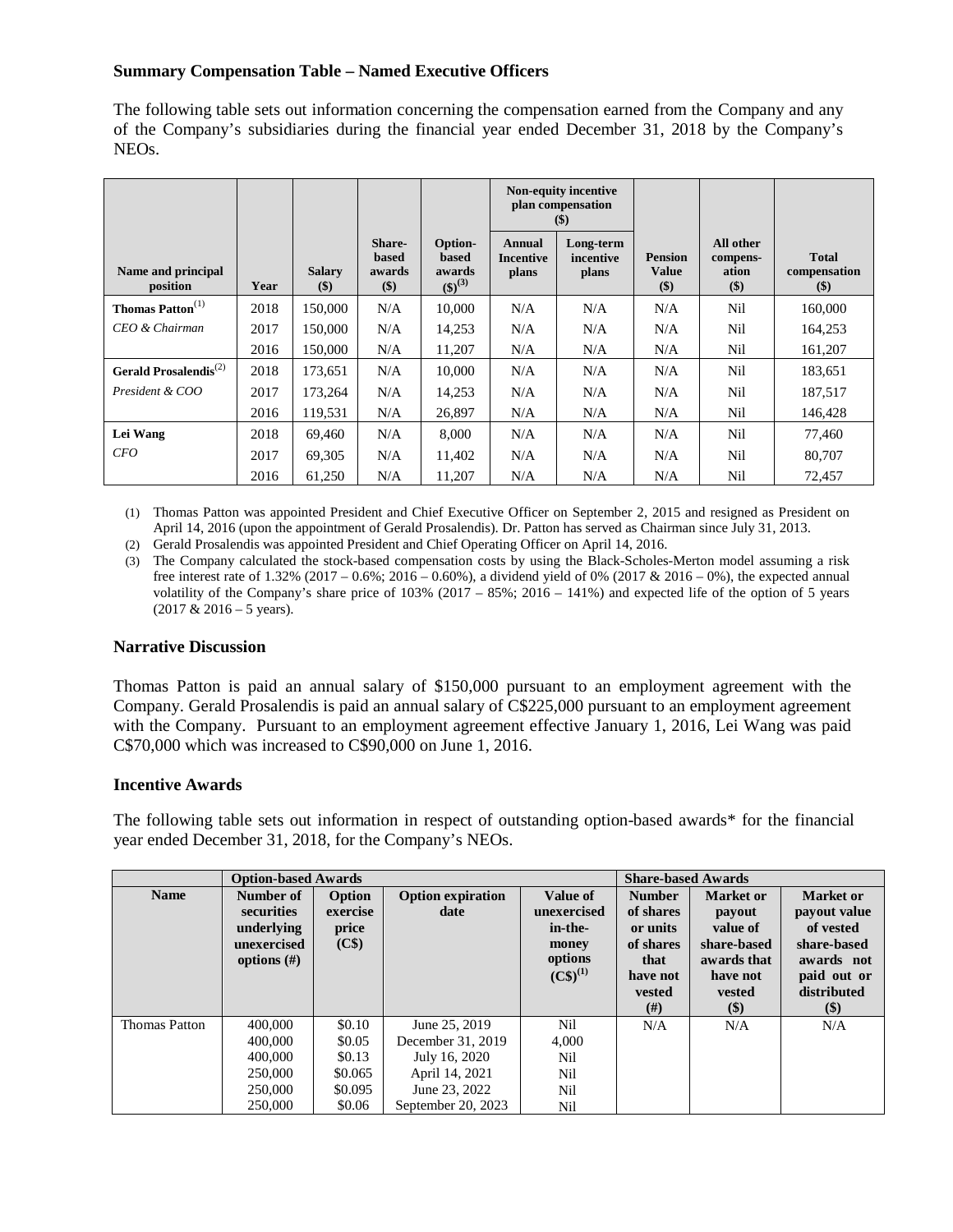| Gerald      | 25,000  | \$0.10  | June 25, 2019      | Nil   | N/A | N/A | N/A |
|-------------|---------|---------|--------------------|-------|-----|-----|-----|
| Prosalendis | 100,000 | \$0.05  | March 26, 2020     | 1,000 |     |     |     |
|             | 150,000 | \$0.13  | July 16, 2020      | Nil   |     |     |     |
|             | 600,000 | \$0.065 | April 14, 2021     | Nil   |     |     |     |
|             | 250,000 | \$0.095 | June 23, 2022      | Nil   |     |     |     |
|             | 250,000 | \$0.06  | September 20, 2023 | Nil   |     |     |     |
| Lei Wang    | 250,000 | \$0.065 | April 14, 2021     | Nil   | N/A | N/A | N/A |
|             | 200,000 | \$0.095 | June 23, 2022      | Nil   |     |     |     |
|             | 200,000 | \$0.06  | September 20, 2023 | Nil   |     |     |     |

(1) "In-the-money options" means the excess of the market value of the Company's shares at the Company's most recently completed financial year end on December 31, 2018 over the exercise price of the options. The last trading price of the Company's shares on the TSX Venture Exchange on December 31, 2018 was C\$0.06.

Until a stock option has been exercised and the stock sold, the NEO does not receive any cash proceeds from the option and, accordingly, the amount shown is only the deemed "paper gain" of the option.

#### **Incentive plan awards – value vested or earned during the year**

The following table summarizes the value of each incentive plan award vested or earned by each NEO during the Company's most recently completed financial year.

| <b>Name</b>               | <b>Option-based awards</b><br>- Value vested during<br>the year $(1)$<br>$(\Phi)$ | <b>Share-based awards</b><br>- Value vested during<br>the year $(1)$<br>$(\Phi)$ | Non-equity incentive plan<br>compensation - Value earned<br>during the year<br>(\$) |  |
|---------------------------|-----------------------------------------------------------------------------------|----------------------------------------------------------------------------------|-------------------------------------------------------------------------------------|--|
| <b>Thomas Patton</b>      | Ni1                                                                               | Nil                                                                              | Nil                                                                                 |  |
| <b>Gerald Prosalendis</b> | Nil                                                                               | Nil                                                                              | Nil                                                                                 |  |
| Lei Wang                  | Nil                                                                               | Nil                                                                              | Nil                                                                                 |  |

(1) "Value vested during the year" means the aggregate dollar value that would have been realized if the options under the option-based award had been exercised on the vesting date. This amount is calculated by determining the difference between the market price of underlying securities at exercise and the exercise or base price of the options under the option-based award on the vesting date.

#### **Pension Plan Benefits**

The Company does not provide retirement benefits for its directors or executive officers.

#### **Director Compensation**

The Company's independent directors' compensation program revolves around three key areas:

- Recruiting and retaining qualified individuals to serve as members of our board of directors and contribute to our overall success;
- Aligning the interests of the board members with those of our shareholders by requiring directors to hold a minimum number of shares and to compensation in the form of option based awards and cash; and
- Offering competitive compensation by positioning director compensation in relation to companies that are comparable in size and in a similar business.

The directors' compensation package provides for the fees below to be paid to non-executive directors:

| <b>Annual Retainer</b>        | (C\$)  |
|-------------------------------|--------|
| Independent director          | 10.000 |
| <b>Audit Committee Chair</b>  | 7,500  |
| <b>Other Committee Chairs</b> | 5,000  |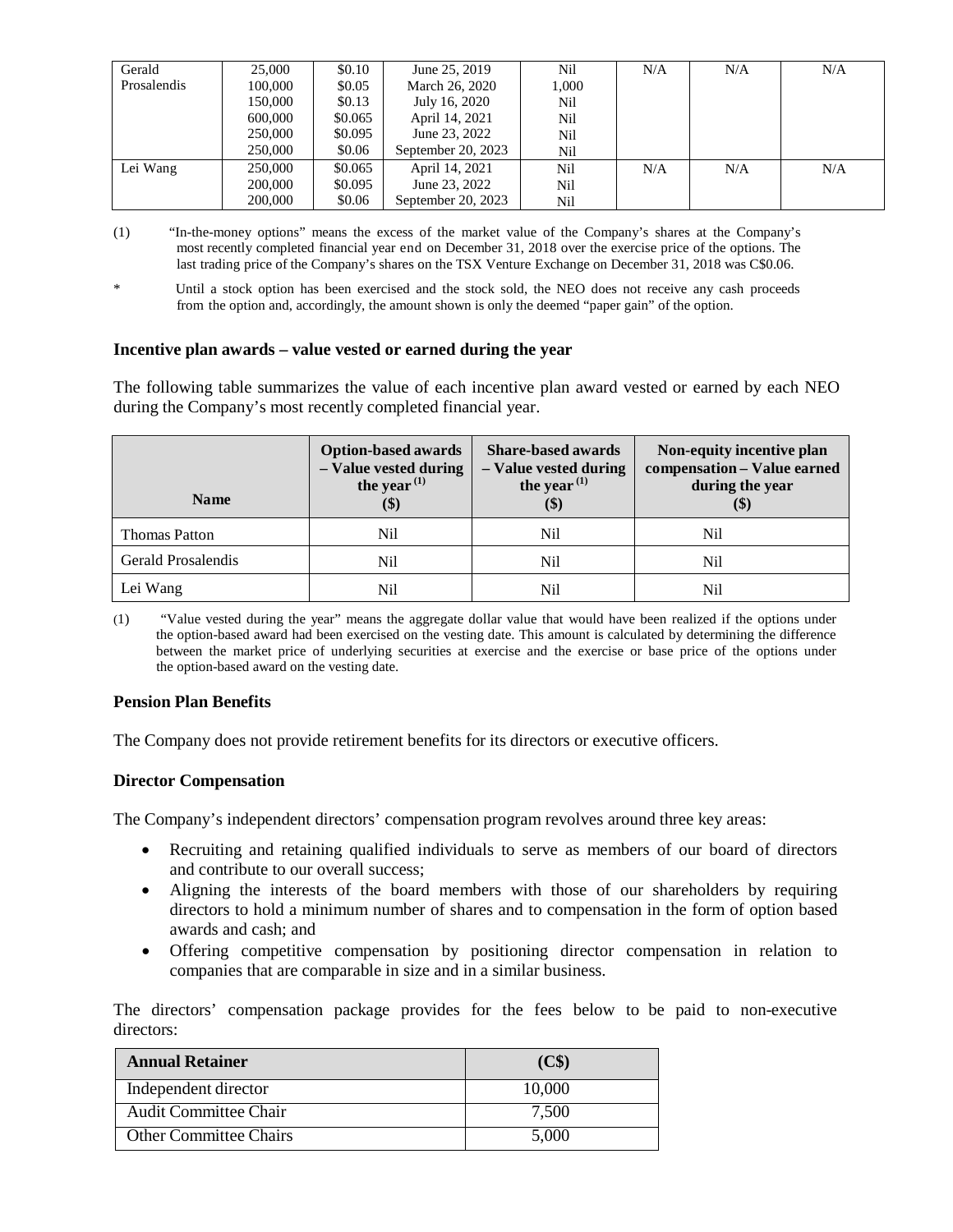Below is a summary of total compensation paid to the Directors (excluding NEOs) during 2018:

| <b>Name</b>           | <b>Fees</b><br>earned<br>(C\$) | <b>Share-</b><br>based<br>awards<br>(C <sup>§</sup> ) | Option-<br><b>based</b><br>awards<br>$(C\$)^{(1)}$ | Non-equity<br>incentive plan<br>compensation<br>(C\$) | <b>Pension</b><br>value<br>(C\$) | All other<br>compensation<br>(C\$) | <b>Total</b><br>(C <sup>§</sup> ) |
|-----------------------|--------------------------------|-------------------------------------------------------|----------------------------------------------------|-------------------------------------------------------|----------------------------------|------------------------------------|-----------------------------------|
| <b>John Kerr</b>      | 15,000                         | Nil                                                   | 9.000                                              | Nil                                                   | N/A                              | Ni1                                | 24,000                            |
| <b>LeRoy Wilkes</b>   | 15,000                         | Nil                                                   | 9,000                                              | Nil                                                   | N/A                              | Nil                                | 24,000                            |
| <b>Terrence Eyton</b> | 17,500                         | Nil                                                   | 9,000                                              | Nil                                                   | N/A                              | Nil                                | 26,500                            |

(1) The Company calculated the stock-based compensation costs by using the Black-Scholes-Merton model assuming a risk free interest rate of 1.32%, a dividend yield of 0%, the expected annual volatility of the Company's share price of 103% and expected life of the option of 5 years.

### **Outstanding share-based awards and option-based awards**

The following table summarizes the outstanding share-based awards and option-based awards to the Non-Named Executive Officer Directors as at the Company's most recently completed financial year.

|                       | <b>Option-based Awards</b> |                   |                          |               | <b>Share-based Awards</b> |                  |                  |
|-----------------------|----------------------------|-------------------|--------------------------|---------------|---------------------------|------------------|------------------|
| <b>Name</b>           | Number of                  | Option            | <b>Option expiration</b> | Value of      | <b>Number</b>             | <b>Market or</b> | <b>Market or</b> |
|                       | securities                 | exercise          | date                     | unexercised   | of shares                 | payout           | payout value     |
|                       | underlying                 | price             |                          | in-the-       | or units                  | value of         | of vested        |
|                       | unexercised                | (C <sup>§</sup> ) |                          | money         | of shares                 | share-based      | share-based      |
|                       | options $(\#)$             |                   |                          | options       | that                      | awards that      | awards not       |
|                       |                            |                   |                          | $(C\$)^{(1)}$ | have not                  | have not         | paid out or      |
|                       |                            |                   |                          |               | vested                    | vested           | distributed      |
|                       |                            |                   |                          |               | (# )                      | \$)              | \$)              |
| <b>John Kerr</b>      | 200,000                    | \$0.10            | June 25, 2019            | Nil           | N/A                       | N/A              | N/A              |
|                       | 200,000                    | \$0.13            | July 16, 2020            | Nil           |                           |                  |                  |
|                       | 200,000                    | \$0.065           | April 14, 2021           | Nil           |                           |                  |                  |
|                       | 200,000                    | \$0.095           | June 23, 2022            | Nil           |                           |                  |                  |
|                       | 200,000                    | \$0.06            | September 20, 2023       | Nil           |                           |                  |                  |
|                       |                            |                   |                          |               | N/A                       | N/A              | N/A              |
| <b>LeRoy Wilkes</b>   | 200,000                    | \$0.10            | June 25, 2019            | Nil           |                           |                  |                  |
|                       | 200,000                    | \$0.13            | July 16, 2020            | Nil           |                           |                  |                  |
|                       | 200,000                    | \$0.065           | April 14, 2021           | Nil           |                           |                  |                  |
|                       | 200,000                    | \$0.095           | June 23, 2022            | Nil           |                           |                  |                  |
|                       | 200,000                    | \$0.06            | September 20, 2023       | Nil           |                           |                  |                  |
| <b>Terrence Eyton</b> | 100,000                    | \$0.05            | March 26, 2020           | 1,000         | N/A                       | N/A              | N/A              |
|                       | 200,000                    | \$0.13            | July 16, 2020            | Nil           |                           |                  |                  |
|                       | 200,000                    | \$0.065           | April 14, 2021           | Nil           |                           |                  |                  |
|                       | 200,000                    | \$0.095           | June 23, 2022            | Nil           |                           |                  |                  |
|                       | 200,000                    | \$0.06            | September 20, 2023       | Nil           |                           |                  |                  |

(1) "In-the-money options" means the excess of the market value of the Company's shares at the Company's most recently completed financial year on December 31, 2018 over the exercise price of the options. The last trading price of the Company's shares on the TSX Venture Exchange on December 31, 2018 was C\$0.06.

#### **Incentive plan awards – value vested or earned during the year**

The following table summarizes the value of each incentive plan award vested or earned by each Non-Named Executive Officer Director during the Company's most recently completed financial year.

| <b>Name</b>    | <b>Option-based awards</b><br>- Value vested during<br>the year <sup><math>(1)</math></sup><br>$\left( \mathcal{S} \right)$ | <b>Share-based awards</b><br>- Value vested during<br>the year <sup><math>(1)</math></sup><br>$\left( \text{\$}\right)$ | Non-equity incentive plan<br>compensation - Value earned<br>during the year<br>$\left( \text{\$}\right)$ |
|----------------|-----------------------------------------------------------------------------------------------------------------------------|-------------------------------------------------------------------------------------------------------------------------|----------------------------------------------------------------------------------------------------------|
| John Kerr      | Nil                                                                                                                         | N/A                                                                                                                     | N/A                                                                                                      |
| LeRoy Wilkes   | Nil                                                                                                                         | N/A                                                                                                                     | N/A                                                                                                      |
| Terrence Eyton | Nil                                                                                                                         | N/A                                                                                                                     | N/A                                                                                                      |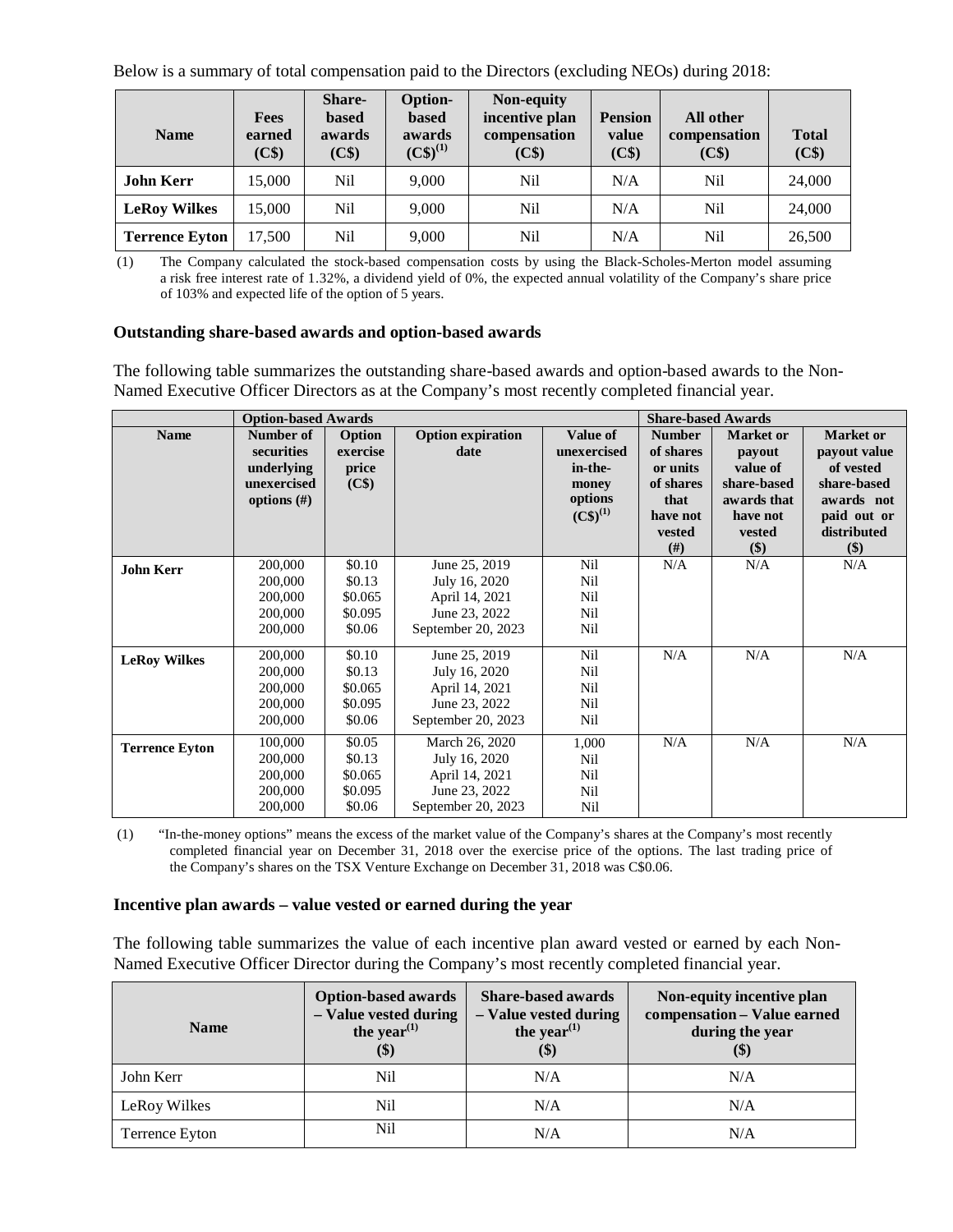(1) "Value vested during the year" means the aggregate dollar value that would have been realized if the options under the option-based award had been exercised on the vesting date. This amount is calculated by determining the difference between the market price of underlying securities at exercise and the exercise or base price of the options under the option-based award on the vesting date.

### **Securities Authorized for Issuance under Equity Plans**

The following table sets out the number of the Company's shares to be issued and remaining available for future issuance under the Company's Incentive Stock Option Plan at the end of the Company's most recently completed financial year:

| <b>Plan Category</b>                                          | <b>Number of Securities to</b><br>be issued upon exercise<br>of outstanding options<br>(a) | Weighted-average<br>exercise price of<br>outstanding options<br>( <b>b</b> ) | <b>Number of securities remaining</b><br>available for future issuance<br>under incentive stock option<br>plans (excluding securities<br>reflected in column (a))<br>(c) |
|---------------------------------------------------------------|--------------------------------------------------------------------------------------------|------------------------------------------------------------------------------|--------------------------------------------------------------------------------------------------------------------------------------------------------------------------|
| Stock Option Plan approved by<br>security holders             | 14,860,000                                                                                 | C\$0.09                                                                      | 5,236,931                                                                                                                                                                |
| Equity compensation plans not<br>approved by security holders | N/A                                                                                        | N/A                                                                          | N/A                                                                                                                                                                      |
| <b>Total</b>                                                  | 14,860,000                                                                                 |                                                                              | 5,236,931                                                                                                                                                                |

# **INDEBTEDNESS TO COMPANY OF DIRECTORS AND EXECUTIVE OFFICERS**

No director or executive officer, or any proposed director or any associate of any of them, is or, since the beginning of the last completed financial year of the Company, was indebted to the Company, or has been the subject of a guarantee, support agreement, letter of credit or other similar arrangement or understanding provided by the Company.

# **INTEREST OF INFORMED PERSONS IN MATERIAL TRANSACTIONS**

No insider of the Company, no management proposed nominee for election as a director of the Company and no associate or affiliate of any of these persons, has any material interest, direct or indirect, in any transaction since the commencement of the Company's last financial year or in any proposed transaction, which, in either case, has materially affected or will materially affect the Company or any of its subsidiaries other than as disclosed under the heading "Executive Compensation".

# **MANAGEMENT CONTRACTS**

There are no management functions of the Company, which are, to any substantial degree, performed by a person other than the directors or executive officers of the Company.

# **STATEMENT OF CORPORATE GOVERNANCE PRACTICES**

The Company's corporate governance disclosure obligations are set out in National Instrument 58-101 – *Disclosure of Corporate Governance Practices* (the "National Instrument"), National Policy 58-201 – *Corporate Governance Guidelines* and National Instrument 52-110 – *Audit Committees.* These instruments set out a series of guidelines and requirements for effective corporate governance, collectively the "Guidelines". The National Instrument requires the Company to disclose its approach to corporate governance with reference to Guidelines.

#### **Composition of the Board**

The Board currently consists of five directors. The National Instrument defines an independent director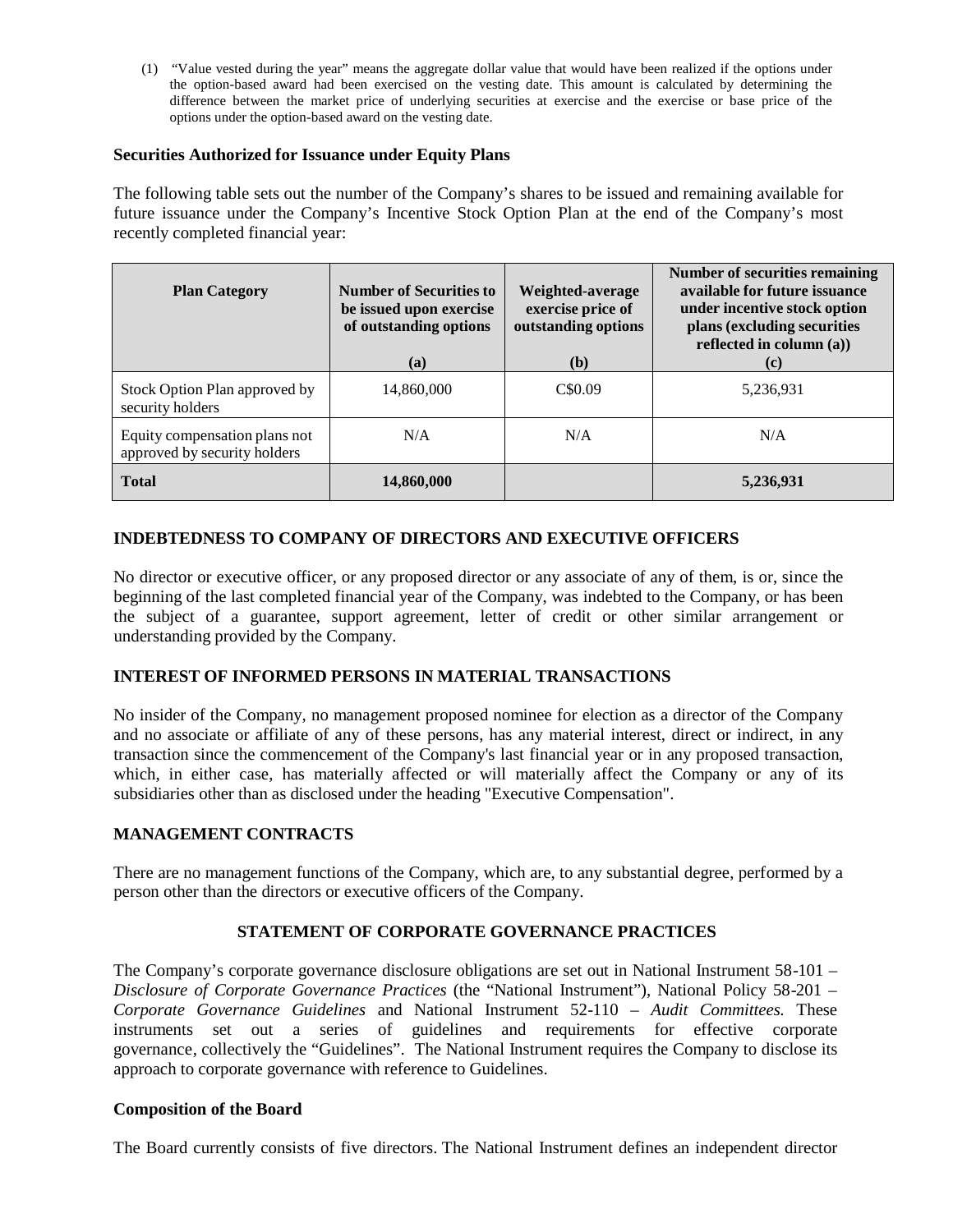as a director who has no direct or indirect material relationship with the Company. A "material relationship" is in turn defined as a relationship which could, in the view of the Board of Directors, be reasonably expected to interfere with such member's independent judgment. The Board of Directors considers the factual circumstances of each director in the context of Guidelines.

The Board has determined that three (3) directors are independent for purposes of the Board members as provided in National Instrument 58-101. There are two (2) who are not independent for purposes of the Board members as provided in National Instrument 58-101. The Board has concluded that Dr. Thomas Patton and Mr. Gerald Prosalendis are not "independent" by virtue of their roles as executive officers of the Company. See Composition of the Board below.

| <b>Director Nominees</b> | Independent | Non-Independent | <b>Reason for Non Independence</b> |
|--------------------------|-------------|-----------------|------------------------------------|
| <b>Thomas Patton</b>     |             |                 | CEO and Chairman of the Board      |
| Gerald Prosalendis       |             |                 | President and COO                  |
| John Kerr                |             |                 |                                    |
| LeRoy Wilkes             |             |                 |                                    |
| Terrence Eyton           |             |                 |                                    |

# **Participation of Directors in Other Reporting Issuers**

Certain of the Company's directors are directors of other reporting issuers, as set out in the following table:

| <b>Director</b>    | <b>Reporting Issuer</b>                             |                         |  |  |
|--------------------|-----------------------------------------------------|-------------------------|--|--|
| Gerald Prosalendis | • Lithoquest Diamonds Inc.                          |                         |  |  |
| John Kerr          | • Bravada Gold Corporation<br>• Canyon Copper Corp. | • Eureka Resources Inc. |  |  |

# **Orientation and Continuing Education**

Board members are provided with a policy and procedure manual and have access to technical data and financial information 24 hours a day through an internet-based software support system, essentially an electronic Boardroom. The Company does not provide formal continuing education to its Board members, but does encourage them to communicate with management, auditors and technical consultants. Board members are also encouraged to participate in industry related conferences, meetings and educational events.

# **Ethical Business Conduct**

The Board has adopted a Code of Business Conduct and Ethics (the "Code") that can be viewed at [www.quaterra.com.](http://www.quaterra.com/) The Code addresses honesty and integrity, fair dealing, discrimination and harassment, safety and security, and honest and accurate record keeping. The Code also addresses Ethical Business Conduct for financial managers.

# **Audit Committee**

The Audit Committee is responsible for assisting directors to meet their responsibilities; providing better communication between directors and external auditors; enhancing the independence of the external auditor; increasing the credibility and objectivity of financial reports; and strengthening the role of the directors facilitating in-depth discussions among directors, management and the external auditor. The Audit Committee is responsible for the appointment, compensation, retention and oversight of the external auditor, as well as the pre-approval of all non-audit services provided by the external auditor, and for directing the auditor's examination into specific areas of the Company's business. A full version of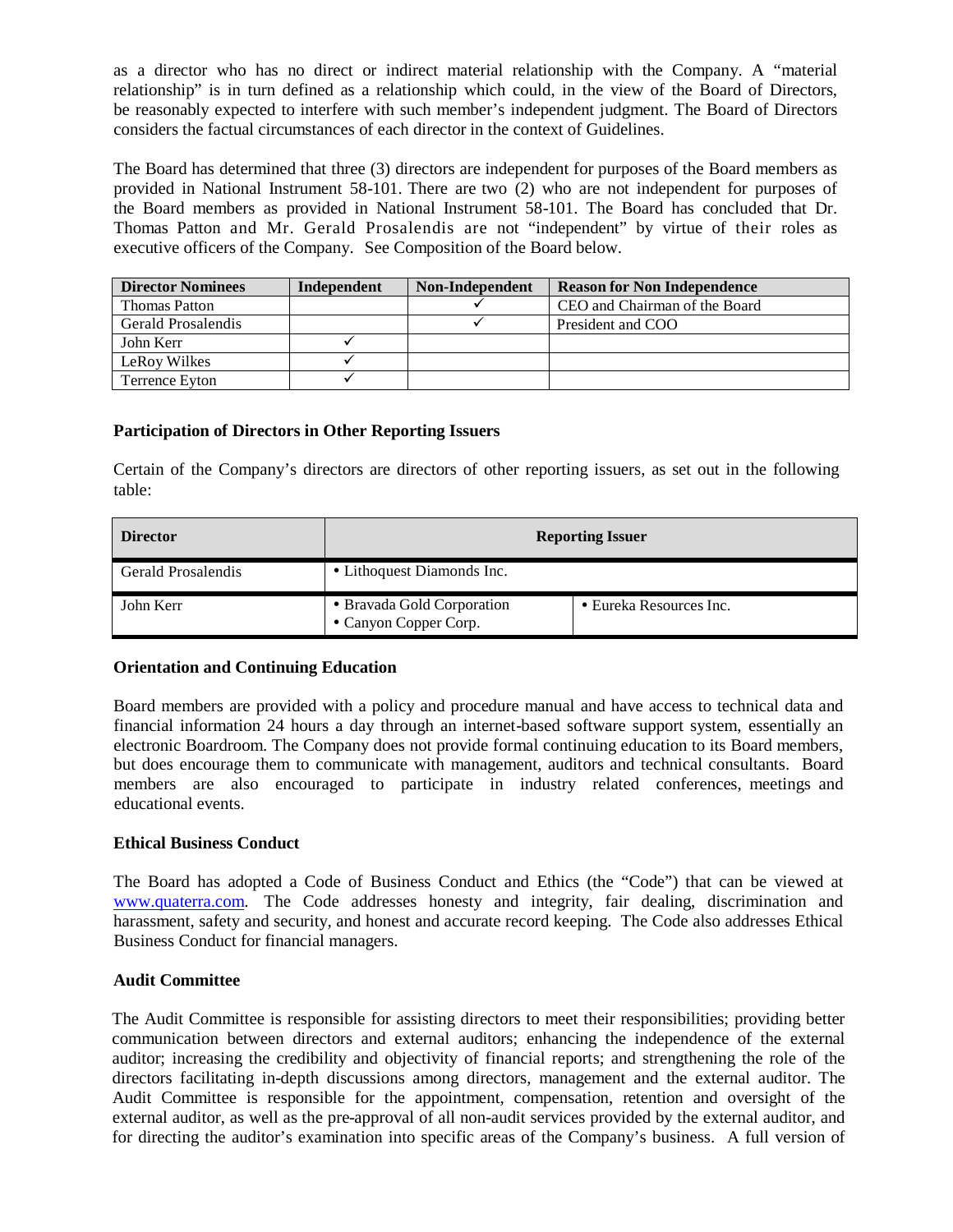the Audit Committee Charter is available at [www.quaterra.com.](http://www.quaterra.com/)

#### **Composition of the Audit Committee**

The Audit Committee is comprised of three directors of the Company: Terrence Eyton (Chair), John Kerr and LeRoy Wilkes, all of whom are independent and financially literate within the meaning of NI 52-110.

To be considered to be independent, a member of the audit committee must not have any direct or indirect "material relationship" with the Company. A material relationship is a relationship which could, in the view of the board of directors of the Company, reasonably interfere with the exercise of a member's independent judgment. To be considered financially literate, a member of the audit committee must have the ability to read and understand a set of financial statements that present a breadth and level of complexity of accounting issues that are generally comparable to the breadth and complexity of the issues that can reasonably be expected in the Company's financial statements.

*Mr. Eyton* graduated from Lakehead University in 1967 in Business Administration. He obtained his Chartered Accountant designation in 1971 and was elected to Fellowship of the Institute of Chartered Accountants in 1983. He completed the Institute of Corporate Directors program in 2008 and obtained the designation of ICD.D. Mr. Eyton practiced the profession of accounting in both public practice and corporate entities. Currently Mr. Eyton is a Director and Chair of the Audit Committee for Quaterra Resources Inc. Mr. Eyton has also served as a director and chair of audit committees for other reporting issuers including, Sabina Gold & Silver Corp; Southern Silver Exploration Corp; Homestake Resource Corporation; Bravada Gold Corporation and Potash North Resource Corp. Mr. Eyton is currently retired from active employment and considered financially literate.

*Mr. Kerr* graduated from the University of British Columbia in 1964 with a BASc degree in Geological Engineering. Mr. Kerr has sat on several public company Boards and Audit Committees. In his positions, he would be responsible for receiving financial information relating to his Company and obtaining an understanding of the balance sheet, income statement and statement of cash flows and how these statements are integral in assessing the financial position of the Company and its operating results. Mr. Kerr is considered financially literate.

*Mr. Wilkes* was President of Washington Group International's mining business unit where he was responsible for the operating and financial performance of the unit's international operations in the coal, metals and industrial minerals markets. He has 38 years of mining experience in the precious metals, coal industrial metals, and base metals mining and processing. Prior to joining the Washington Group International, Mr. Wilkes served as executive vice-president and chief operating officer of Santa Fe Pacific Gold Corporation of Albuquerque, New Mexico from 1988 to 1995. Mr. Wilkes also previously served as executive vice-president of Washington Corporation of Missoula, Montana, responsible for merger and acquisition activities. He earlier served as vice-president and general manager of Kennecott Ridgeway Mining Company of Ridgeway, South Carolina, and director of business development of Anaconda Minerals Co. of Denver, Colorado. He has held management and supervisory positions at surface and underground mines producing molybdenum, copper, limestone, lead silver and zinc. Mr. Wilkes has a degree in mining engineering from the Montana School of Mines. Mr. Wilkes also served as a director and chairman of the Board of Sabina Gold & Silver Corp. Mr. Wilkes is considered financially literate.

# **Pre-approved Policies and Procedures**

All non-audit services are pre-approved by the Audit Committee. Before approval is given, the Audit Committee examines the independence of the external auditors in relation to the services to be provided and assesses the reasonableness of the fees to be charged for such services.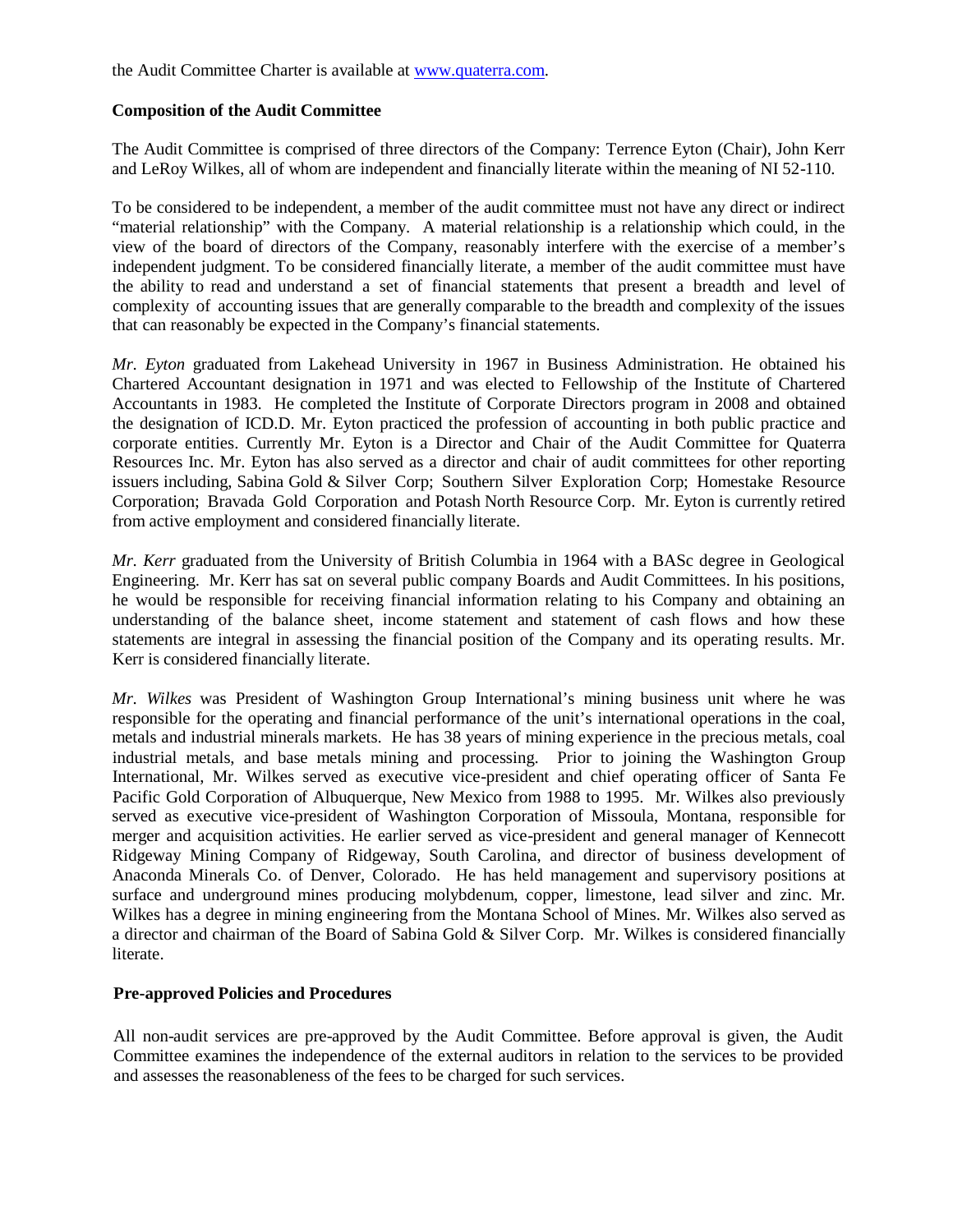# **External Auditor Service Fees**

| <b>Financial Year</b><br>Ending | Audit<br>$\mathrm{Fees}^{(1)}$ | Audit<br><b>Related</b><br>$\mathrm{Fees}^{(2)}$ | <b>Tax Fees</b> | <b>All other Fees</b> | <b>Total</b> |
|---------------------------------|--------------------------------|--------------------------------------------------|-----------------|-----------------------|--------------|
| December 31, 2018               | C\$46.500                      | <b>SNil</b>                                      | \$Nil           | \$Nil                 | C\$46.500    |
| December 31, 2017               | C\$42.500                      | \$Nil                                            | \$Nil           | \$Nil                 | C\$42.500    |

(1) The aggregate audit fees include the audit of the Company's consolidated financial statements and the audit of ICFR.

(2) The aggregate fees billed for audit related services that are reasonably related to the performance of the audit of the Company's consolidated financial statements, which are not included under the heading "Audit Fees"

### **Corporate Governance, Nomination and Compensation Committee**

The Corporate Governance, Nomination and Compensation Committee ("Governance Committee") is appointed by and acts on behalf of the Board of Directors. The Governance Committee acts pursuant to the Corporate Governance Nomination Compensation Committee Charter (the "Governance Charter") that has been approved by the board of directors. The Governance Charter can be viewed on the Company's website at [www.quaterra.com. T](http://www.quaterra.com/)he Governance Committee is responsible for:

- 1) developing and recommending to the Board a set of corporate governance guidelines applicable to the Company and for periodically reviewing such guidelines;
- 2) identifying individuals qualified to become Board members;
- 3) recommending that the Board select the director nominees for the next annual meeting of shareholders;
- 4) overseeing the Board's annual evaluation of its performance, and
- 5) reviewing and recommending to the Board on major compensation plans, policies and programs of the Company. The Governance Committee approves the compensation of named executive officers and certain senior management, takes specific actions with respect to such compensation and has oversight responsibility over the Company's management development programs, performance assessment of senior executives and succession planning.

The members of the Governance Committee are LeRoy Wilkes (Chair), Terrence Eyton and John Kerr, all of whom are independent directors, applying the definition set out in Section 1.4 of National Instrument 52-110.

# **Safety, Health, Security and Environment Committee**

The Company has a Safety, Health, Security and Environment Committee (the "SHSE Committee") that consists of John Kerr (Chair), Thomas Patton and Terrence Eyton.

The SHSE Committee has been established to assist the Board in fulfilling its responsibilities relating to health, safety, security and the environment. The SHSE Charter can be viewed on the Company's website at [www.quaterra.com.](http://www.quaterra.com/) The responsibilities of the Committee are as follows:

- reviewing and recommending, as appropriate, changes to the safety, health, security and environmental policies of the Company;
- monitor the status of compliance with the Company policies and applicable laws and regulations in the areas of safety, health, security and environment based on written reports from management;